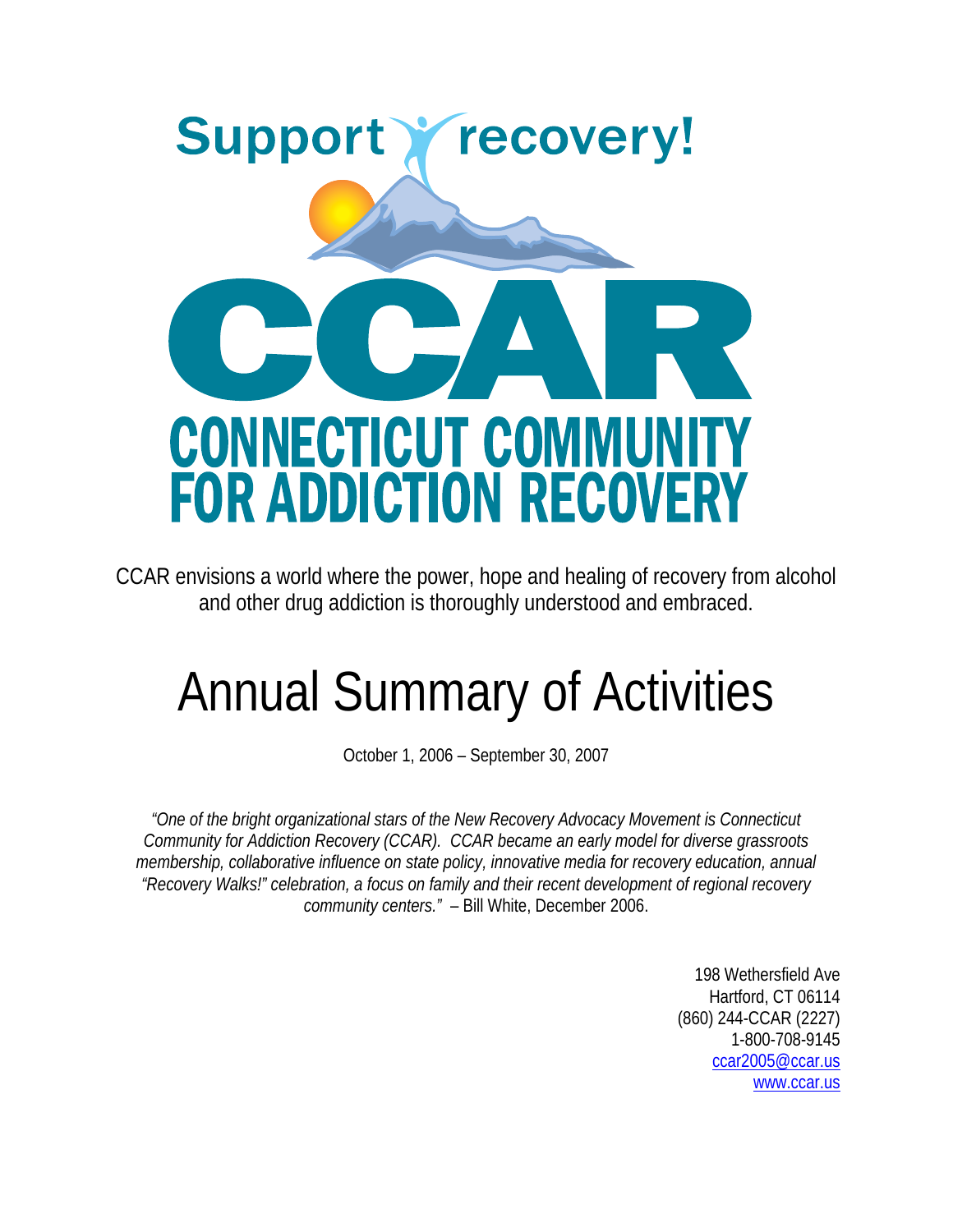# **TABLE OF CONTENTS**

| Attachments 1 - 8 |
|-------------------|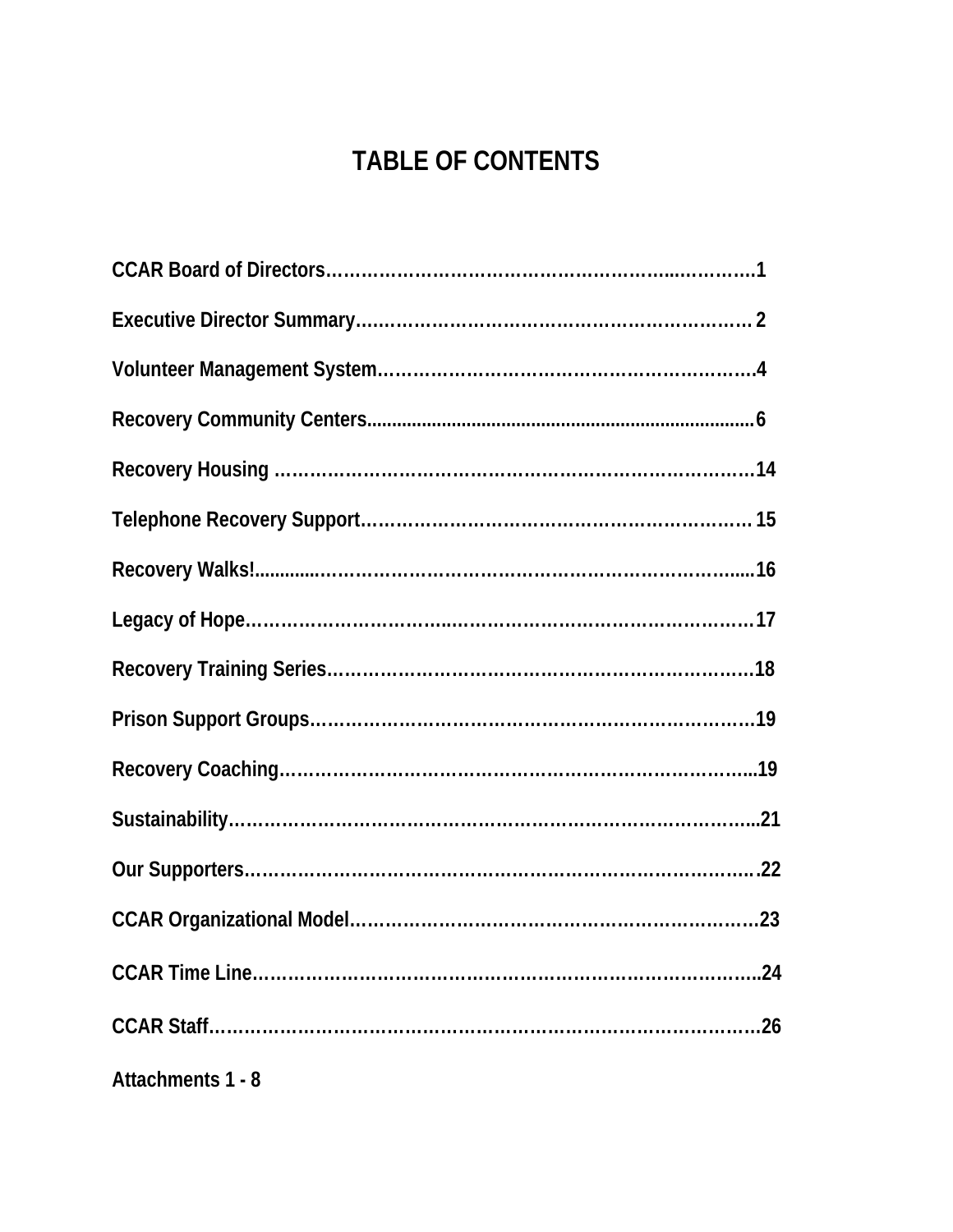### **CCAR Board of Directors as of November 13, 2007\***

- **Anton "Tony" Taschner** President **William "Bill" Leary** Vice President Gary Grodzicki Treasurer **Roberto Garcia Secretary Gregory Atterberry John Hamilton Luther Miller Edwin Rivera-Pacheco Carmen Roldan Judith Stonger**
- 

**\***if Slate of Candidates as presented at the Annual Meeting on November 13, 2007 is approved

#### **Mission Statement**

The Connecticut Community for Addiction Recovery (CCAR) promotes and puts a positive face on recovery through advocacy, education and service to:

- End discrimination surrounding addiction and recovery.
- Open new doors and remove barriers to recovery.
- Ensure that all people in recovery and people seeking recovery are treated with dignity and respect.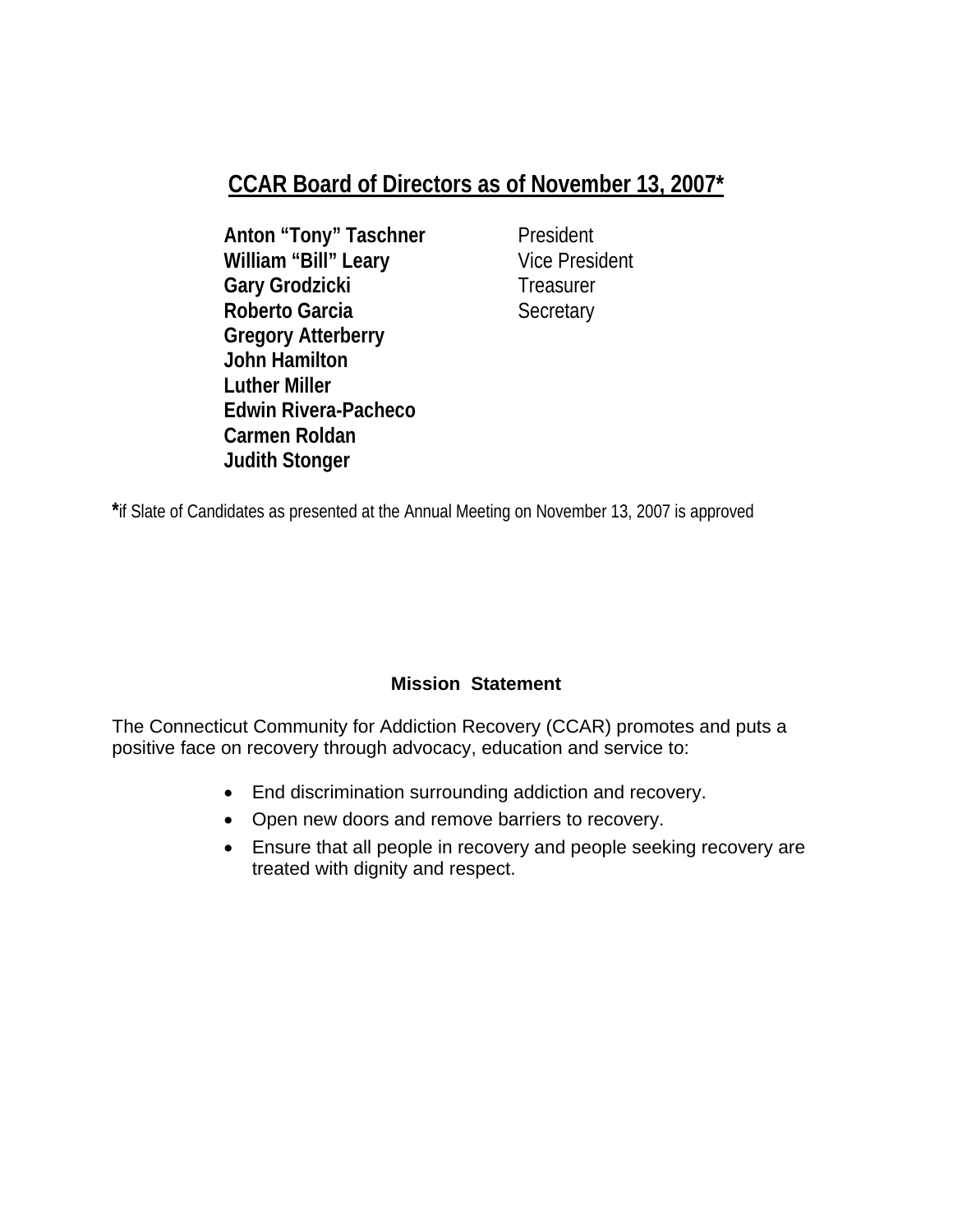#### **Executive Director Summary**

*"My name is James and I am a recovering alcoholic and drug addict. I was pre-disposed to this disease, of course, through my mother's and my father's drinking. My mom also drank while she was pregnant with me and I grew up around it all my life. I have been in and out of recovery for 20+ years now and have relapsed so many times. This time I have been working my program and have been coming to CCAR for about a month and have stayed clean and I owe a lot to CCAR. The recovery center has given me a place to come and helped me stay clean. They have so much to offer and I'm glad they are here. I just wish it were 24/7*." ~James from the Willimantic Homeless Shelter

As I reflect on the past year, I've been incredibly impressed and inspired with how our four Recovery Community Centers (RCC) have evolved. CCAR now has an RCC in Willimantic, New London, Bridgeport and Hartford. The 4<sup>th</sup> and most recent center opened when we moved into our new Hartford home on 198 Wethersfield Avenue, a character laden, three story Victorian. We celebrated with a jam-packed Open House on January 25, 2007. Whenever I walk into one of the Centers, I sense a feeling of sanctuary, safety and, dare I say, love. Always I see and experience, people helping people, people supporting people and people caring for people. This has always been the vision we shared for these Centers and it is quite fulfilling to see them bearing more fruit than we imagined.

This year the Department of Mental Health and Addiction Services (DMHAS) issued a Request For Qualifications (RFQ) for an agency to provide Telephone Peer Support. Because of our experience and expertise, we were positioned extremely well and CCAR promptly responded (the application literally flew off the fingertips). Subsequently CCAR earned a \$270,000 award to provide Telephone Recovery Support (TRS) to 2,500 recoverees annually. With the winning of the DMHAS grant to provide Telephone Recovery Support – we reaffirmed our belief that if you carefully choose programs and conduct them with integrity that the work will be rewarded.

CCAR is growing. At last year's Annual Meeting we were at 10 staff; this year we're at 15! Unfortunately, not included is Michael Askew, who left on good terms to relocate his family to North Carolina. Michael had been with CCAR since the beginning. I miss him both personally and professionally. In Bridgeport we now have Gregory Payne, Recovery Community Center Manager and Jaime Simmons, TRS Coordinator. They are a duo that works very well together. We also hired Bob Marcuccio as our CCAR statewide TRS Manager, Kevin Hauschulz as Hartford's TRS Coordinator, Renee Anderson was promoted to Willimantic's TRS Coordinator and Linda Hunter was moved from part-time to New London's full-time TRS Coordinator. The last person to join our staff was Veronica Arroyo, now serving as the Recovery Housing Project Coordinator.

We had another awesome Volunteer Recognition Dinner in April. Mark Lundholm came back and delivered another powerful, provocative and hilarious message. The Volunteer Management System is now part of our organizational culture as evidenced by the sheer numbers. For example, this past year volunteers contributed more than 8,300 hours, up from 5,100 the prior year – nearly a 63% increase!

Rain hampered our 8th annual Recovery Walks!, yet Paul Williams showed and delivered an incredible message. The sun filled the sky and our hearts when it appeared dramatically as the Honor Guard formed to encourage the people following in their footsteps.

Nationally, CCAR continues to draw attention. For example, CCAR is represented on the Board of Faces & Voices of Recovery and the Addiction Technology Transfer Center – New England. The CCAR experience was documented in interviews conducted by Bill White on the Faces & Voices of Recovery (see Attachment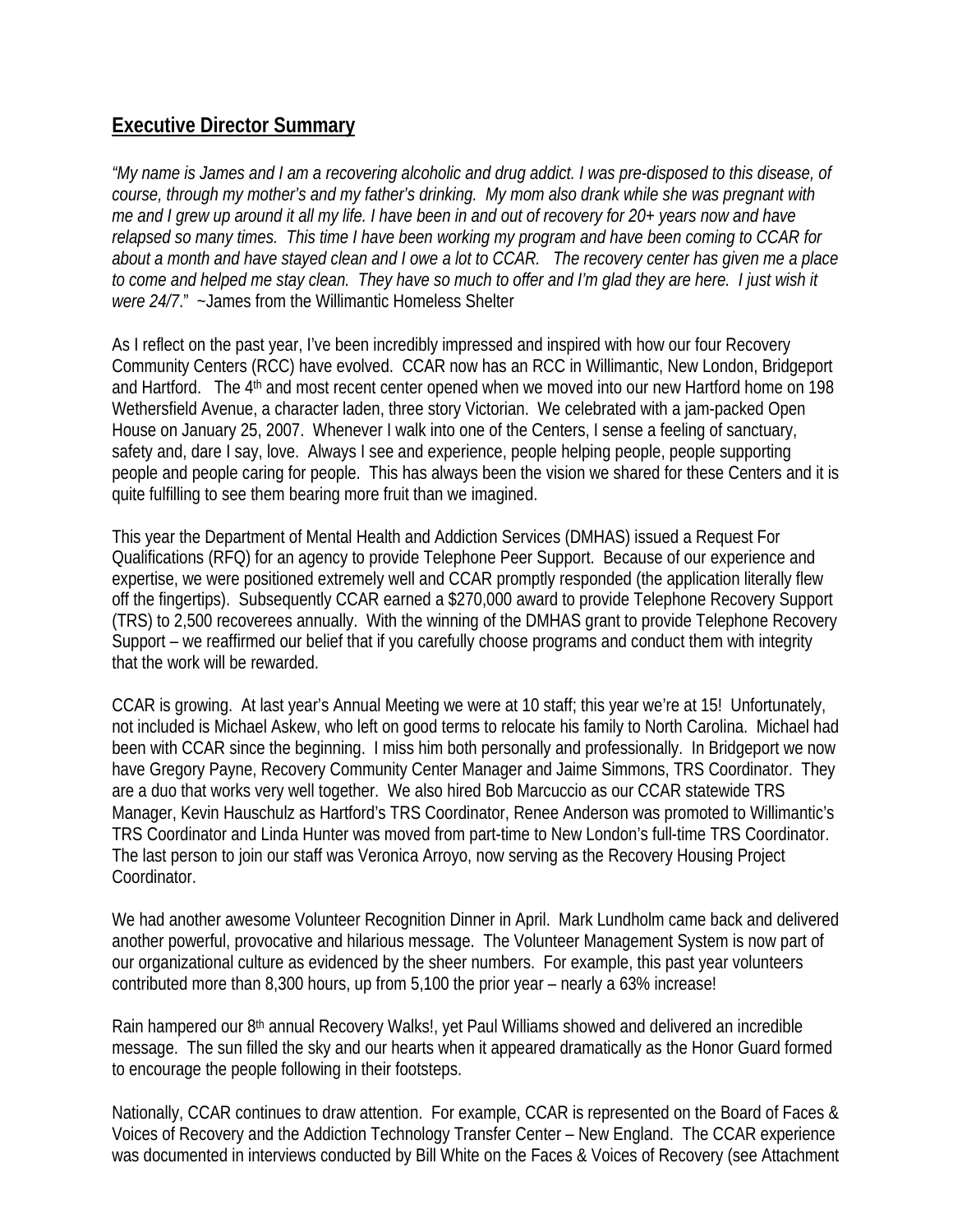1) and Great Lakes Addiction Transfer Technology Center (GLATTC) (see Attachment 2) websites and published in *Recovery Solutions* magazine. Kim Haugabook represented CCAR at an "invitation only" Whitehouse Roundtable in Washington, DC this past September. We've been in several states to help them with either a recovery community organization or a recovery-oriented system of care. States include Missouri, South Carolina, Kentucky, New York and Arizona. We regularly field calls from other states and a consulting schedule is blossoming.

I had the opportunity to write a paper with Bill White and Pat Taylor titled, "The Recovery Community Organization: Toward A Working Definition and Description." (See Attachment 3)

Our response to the HBO *Addiction* generated a lot of activity. CCAR held a successful premier March 8th at St. Francis Hospital's Chawla Auditorium for about 125 people. After the showing we had a panel discussion that included Phillip Valentine (CCAR), Pat Taylor (Faces & Voices), Thomas Kirk (DMHAS), Kim Haugabook (CCAR) and Marcus McKinney (St. Francis).

These are all just highlights and summaries. More details will follow in this report, but what this all points to is the fact that CCAR is thriving. That's not to say we don't face significant challenges in the near future. Our federal RCSP funding ends September 30, 2008. The Board and other key stakeholders will be working on a strategic plan to respond to the next round of RCSP funding and position ourselves for other funding possibilities. Yet with this challenge, CCAR is blessed to have remarkable employees who work tirelessly, with great enthusiasm and passion. Coupled with a volunteer force that is unparalleled in its dedication, CCAR has become a force to be reckoned with. To me, that is the power of recovery. There are times when I, personally, tap into that power. It strengthens my resolve, because at times, the work, the activity and the responsibility is more than one man or even one staff of fifteen can bear. Yet, at those times, I can hear the voice of the recovery community, the voice of our volunteers, and to me the voice of God, quietly encouraging us to "do the next right thing". I have always believed that if we stick to our mission, if we conduct ourselves in the light of utmost honesty and integrity, that the support (human and financial) would follow. It has, it is and it will. He has proven that He is right there with us. He is the source of light and power of the recovery movement.

-- Phillip Valentine, in recovery since 12-28-87, CCAR Executive Director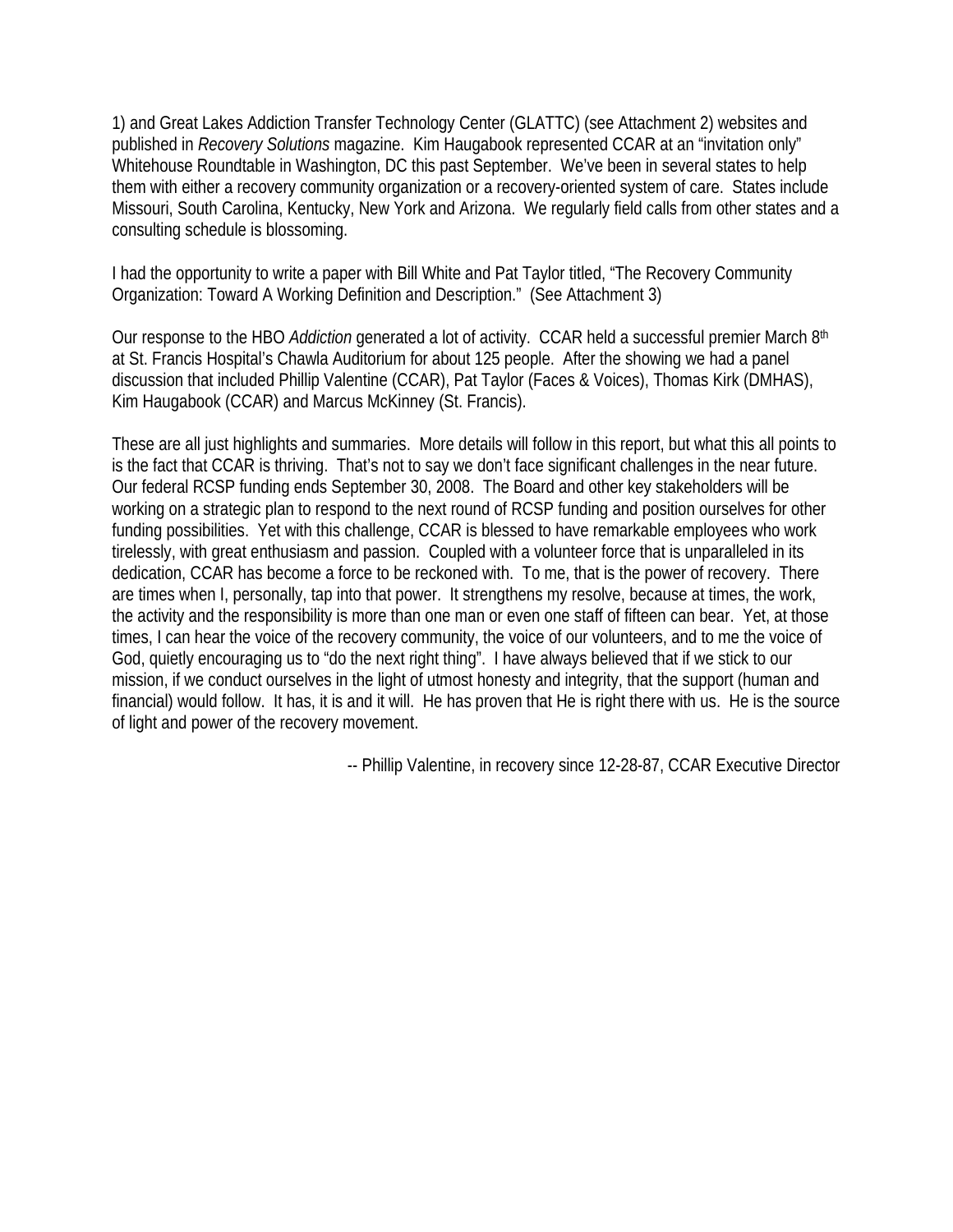#### **Volunteer Management System**

Normajean Cefarelli - Volunteer Manager, 198 Wethersfield Ave, Hartford, CT (860) 244-CCAR (2227) Fax: (860) 244-2228 Email [normajean@ccar.us](mailto:normajean@ccar.us)

"O*ut of all of the commitments I've had – TRS is my favorite way of giving back. Honestly – it's a toss up as to who gets more out of it…me or them.*" ~Caroline Miclette, CCAR Volunteer

The Volunteer Management System (VMS) continues to blossom under the leadership of CCAR's Volunteer Manager Normajean Cefarelli. The VMS is the key to CCAR's future success and the backbone of our organization. It has become part of our organizational culture. At staff meetings, public presentations and in conversations with the recovery community, the importance of our volunteers is consistently emphasized. An active volunteer force will generate more positive results than paid staff could possibly accomplish alone. Our volunteer force is growing as shown by the following two tables that illustrates the hours contributed over the last two fiscal years.

| <b>Fiscal Year 2007</b> |                     |                                      |  |
|-------------------------|---------------------|--------------------------------------|--|
| Quarter                 | <b>Hours Served</b> | Connecticut Volunteer Rate (\$21.70) |  |
| Oct 1 – Dec 31, 2006    | 1,451.25            | \$31,492.13                          |  |
| Jan 1 - Mar 31, 2007    | 1,805.50            | \$39,179.35                          |  |
| Apr 1 - Jun 30, 2007    | 2,361.00            | \$51,233.70                          |  |
| Jul 1 - Sep 30, 2007    | 2,687.75            | \$58,324.18                          |  |
| Total                   | 8,305.50            | \$180,229.36                         |  |

| Fiscal Year 2006     |                     |                                      |  |
|----------------------|---------------------|--------------------------------------|--|
| Quarter              | <b>Hours Served</b> | Connecticut Volunteer Rate (\$21.70) |  |
| Oct 1 – Dec 31, 2005 | 919.25              | \$19,947.73                          |  |
| Jan 1 – Mar 31, 2006 | 1,274.25            | \$27,651.23                          |  |
| Apr 1 - Jun 30, 2006 | 1,250.25            | \$27,130.43                          |  |
| Jul 1 – Sep 30, 2006 | 1,670.50            | \$36,249.85                          |  |
| Total                | 5,114.25            | \$110,979.24                         |  |

Just one component of running a successful Volunteer Management System is to provide training. Below is a table that shows the training we have conducted for CCAR volunteers.

#### **Summary of Volunteer Training Activity October 1, 2006 – September 30, 2007**

| <b>Date</b> | <b>Training</b>                        | Location          | <b>Attendees</b> | <b>Trainers</b>     |
|-------------|----------------------------------------|-------------------|------------------|---------------------|
| 10/21/06    | Understanding Addiction & Recovery TOT | New London        | 8                | Jim Wuelfing        |
| 11/04/06    | <b>Booster TOT</b>                     | Wethersfield      | 5                | Jim Wuelfing        |
| 11/18/06    | <b>Volunteer Training</b>              | Windham           | 12               | Normajean Cefarelli |
| 11/20/06    | <b>Group Facilitation Training</b>     | <b>Bridgeport</b> | 6                | Normajean Cefarelli |
| 02/14/07    | <b>Volunteer Orientation</b>           | Hartford          | Cancelled        | Normajean Cefarelli |
| 02/28/07    | <b>Volunteer Orientation</b>           | Windham           | 8                | Normajean Cefarelli |
| 03/14/07    | <b>Volunteer Orientation</b>           | <b>Bridgeport</b> | 8                | Normajean Cefarelli |
|             |                                        |                   |                  | Jim Wuelfing,       |
| 03/24/07    | <b>TOT Weekend</b>                     | Madison           | 18               | Donna Aligata       |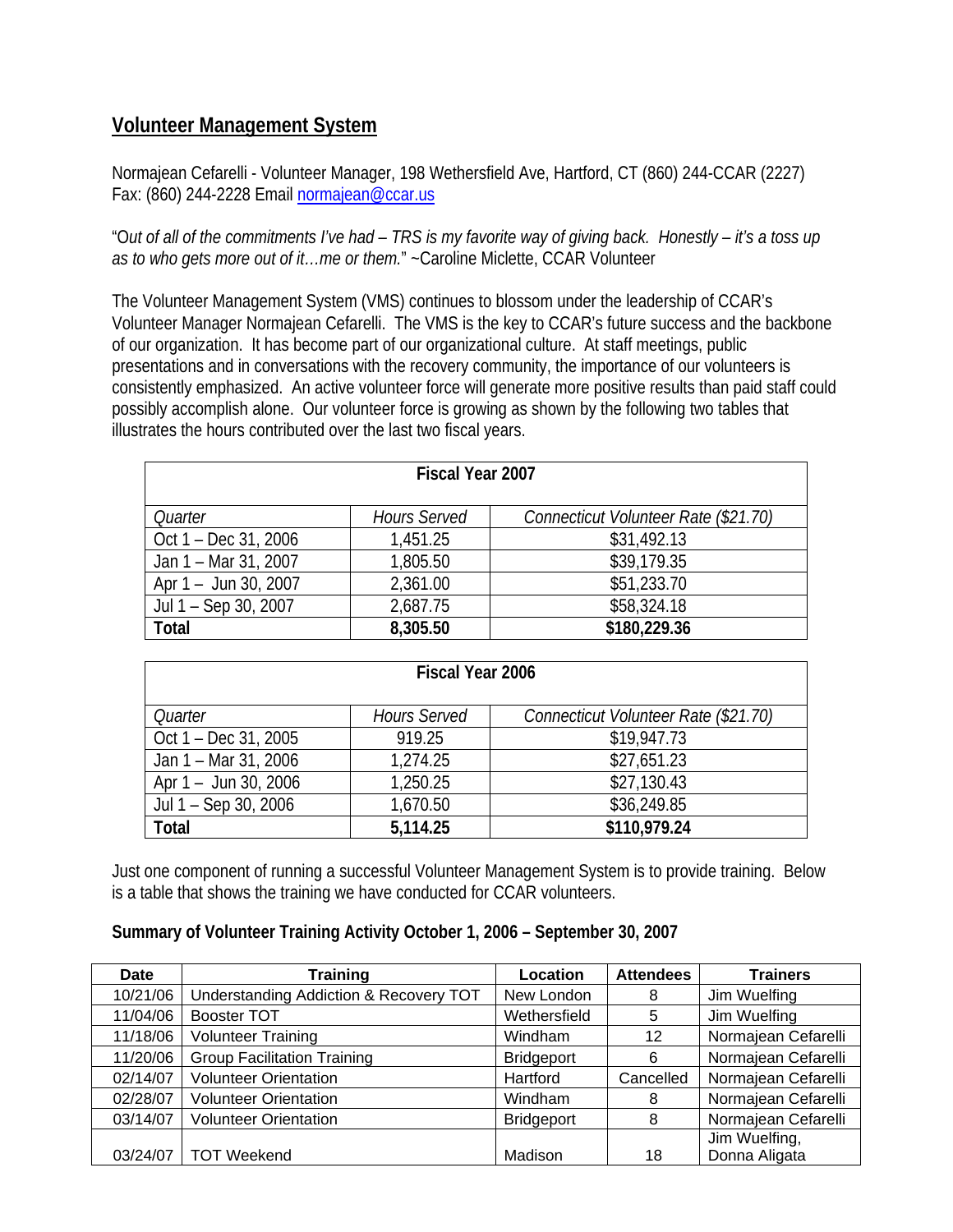| 04/11/07 | <b>Volunteer Orientation</b> | New London  | Cancelled | Normajean Cefarelli |
|----------|------------------------------|-------------|-----------|---------------------|
| 05/16/07 | <b>Volunteer Orientation</b> | Hartford    |           | Normajean Cefarelli |
| 05/23/07 | <b>Volunteer Orientation</b> | Willimantic | 3         | Normajean Cefarelli |
| 06/06/07 | <b>Volunteer Orientation</b> | Bridgeport  | 2         | Normajean Cefarelli |
| 06/13/07 | <b>Volunteer Orientation</b> | New London  | 3         | Normajean Cefarelli |
| 08/06/07 | <b>Volunteer Orientation</b> | Hartford    | 11        | Normajean Cefarelli |
| 09/05/07 | Peer to Peer Facilitation    | Hartford    | 4         | Normajean Cefarelli |
| 09/24/07 | Peer to Peer Facilitation    | New London  | 2         | Normajean Cefarelli |
|          |                              | Total       | 97        |                     |

Ms. Cefarelli submitted the following report on the Training of Trainers Weekend held in March 2007: *"*18 volunteers participated in the Training of Trainers weekend seminar. This consisted of two full days of training and delivery of training to their peers. This group of volunteers is exceptional in their presentation skill, confidence and excitement of the program. There were a lot of favorable comments pulled from the training evaluations. Answers to the question, "What did you feel was the most useful in the training?" were;

- the coaching and smoothness of presentation
- I feel the only way to get comfortable and good at things is by doing them
- Knowledge
- a kind of confidence the trainers give each person
- encouragement to get involved
- I was given some good points on what I do incorrectly while speaking in public
- good presentation of material

The rest of the evaluations were very positive and exuded excitement to go out there and "train". The next step is for the Recovery Community Center Managers to walk through CCAR curriculums so that they will be able to deliver trainings as soon as possible in the Recovery Community Centers. Two of the new trainers from the HRCC are delivering trainings at a conference in April.

CCAR's VMS has all the components of a comprehensive program including recruitment, interviewing, selection, screening, job descriptions, scheduling, supervision, evaluation and recognition. Our big recognition event is in April, National Volunteer Recognition Month. CCAR hosts a dinner and provides some top-flight entertainment to show our appreciation for each and every volunteer. Again, Ms. Cefarelli reports:

"More than 200 people attended this year and we presented 17 Presidential Awards! Last year we presented 3. This award has generated an increase in volunteer's hours over this past year. As part of our fundraising activities, we decided to have an Ad book. The total sales of this book alone generated \$2,575.00. We are very fortunate that our Board Members purchased their own tickets as a donation and/or placed an Ad or sold an Ad in our booklet. Comedian/Motivational Speaker Mark Lundholm returned to give another brilliant performance. No one left disappointed – there was laughter emanating from the audience from the moment Mark walked on stage until the bitter sweet end – you never wanted him to say "good night". Mark was adept at tying in our Executive Director's message as part of his act. He is able to eloquently integrate into his routine his perception of the audience, our mission and vision and the dynamics of the evening leading up to his performance. He captured our attention and made it a truly rewarding experience for everyone."

The next Volunteer Recognition Dinner is scheduled for Friday, April 18, 2008 from 6:00 – 10:00 at Saint Clements Castle in Portland, CT. Please email Normajean at [normajean@ccar.us](mailto:normajean@ccar.us) if you're interested in attending and/or taking an ad out in the Ad book.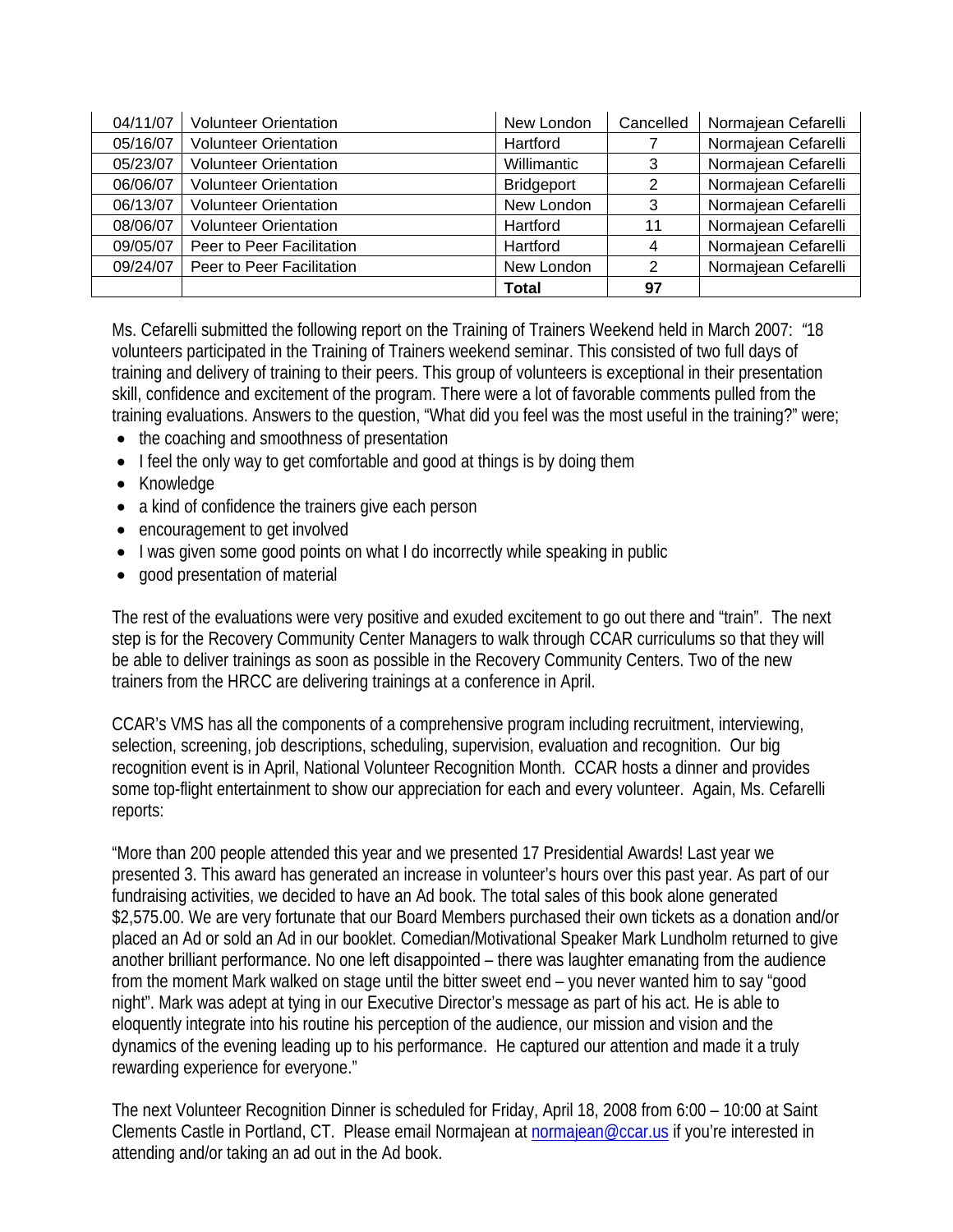#### **Recovery Community Centers (RCCs)**

A Recovery Community Center (RCC) is a recovery oriented sanctuary anchored in the heart of the community. It exists to put a face on recovery, to build recovery capital and to serve as a physical location where CCAR can organize the local recovery community's ability to care. An RCC is not a treatment agency; it is not a 12 Step club; it is not a drop-in center although aspects of all of these are apparent. An RCC will deliver peer-to-peer recovery support services using its volunteer force as the deliverers of these services. An RCC is not a place for people to simply hang out, watch TV, play cards or pool and attend a daily meeting. We are not seeking to duplicate existing resources. Yet, an RCC will host specific social events. An RCC is not a drop-in center whose primary purpose is to refer and help people get into treatment. Obviously, people in need of help will enter the RCC and we will do everything in our power to assist them.

An RCC maintains a structured schedule where recovery-related workshops, trainings, meetings, services and social events are consistently delivered. An RCC targets people in recovery, family members and friends to serve as CCAR volunteers, who in turn help those coming up behind them. An RCC is a place where a person with long-term recovery can give back. An RCC is also a place to find workshops, training and educational sessions to enhance one's own recovery. An RCC exists as a recovery resource for the local community. ~Taken from the Core Elements of a Recovery Community Center posted on the CCAR website. (See Attachment 4)

For an idea of the monthly activity that occurs in all our Recovery Community Centers please see Attachment 5 - September 2007 Schedule of Events for all RCC's.

#### **Windham Recovery Community Center (WRCC) "Home of Positive Faces"**



Diane Potvin – Recovery Community Center Manager Email [Diane@ccar.us](mailto:Diane@ccar.us) Renee Anderson – Telephone Recovery Support C oordinator Email **Renee@ccar.us** 1009 Main St, Willimantic, CT 06226 Phone (860) 423-7088 Fax (860) 423-8768

The Windham Recovery Community Center is CCAR's first RCC having officially opened in January 2004. The traffic is so heavy that the WRCC will soon be moving down the street to a site with more space at 713 Foot traffic is heavy, very heavy in the WRCC. Over this last year, more than 12,000 people signed in. Main Street. For the purposes of this report, we will pull some segments of several reports to illustrate the various services, activities and advocacy generated in each of our RCCs. These summaries are from Diane Potvin, Recovery Community Center Manager in Windham:

• A woman named Lisa passed away in December 2006 from a heroin overdose. At one time, she was shared their memories of Lisa. Many members of the WRCC felt her medical condition could have been an active member of CCAR and was a guest on our cable TV show "Positive Faces". After being hit by a car, Lisa was prescribed pain medication that sent her down the road to relapse. The WRCC hosted the "Celebration of Lisa's Life" where the local recovery community gathered. Person after person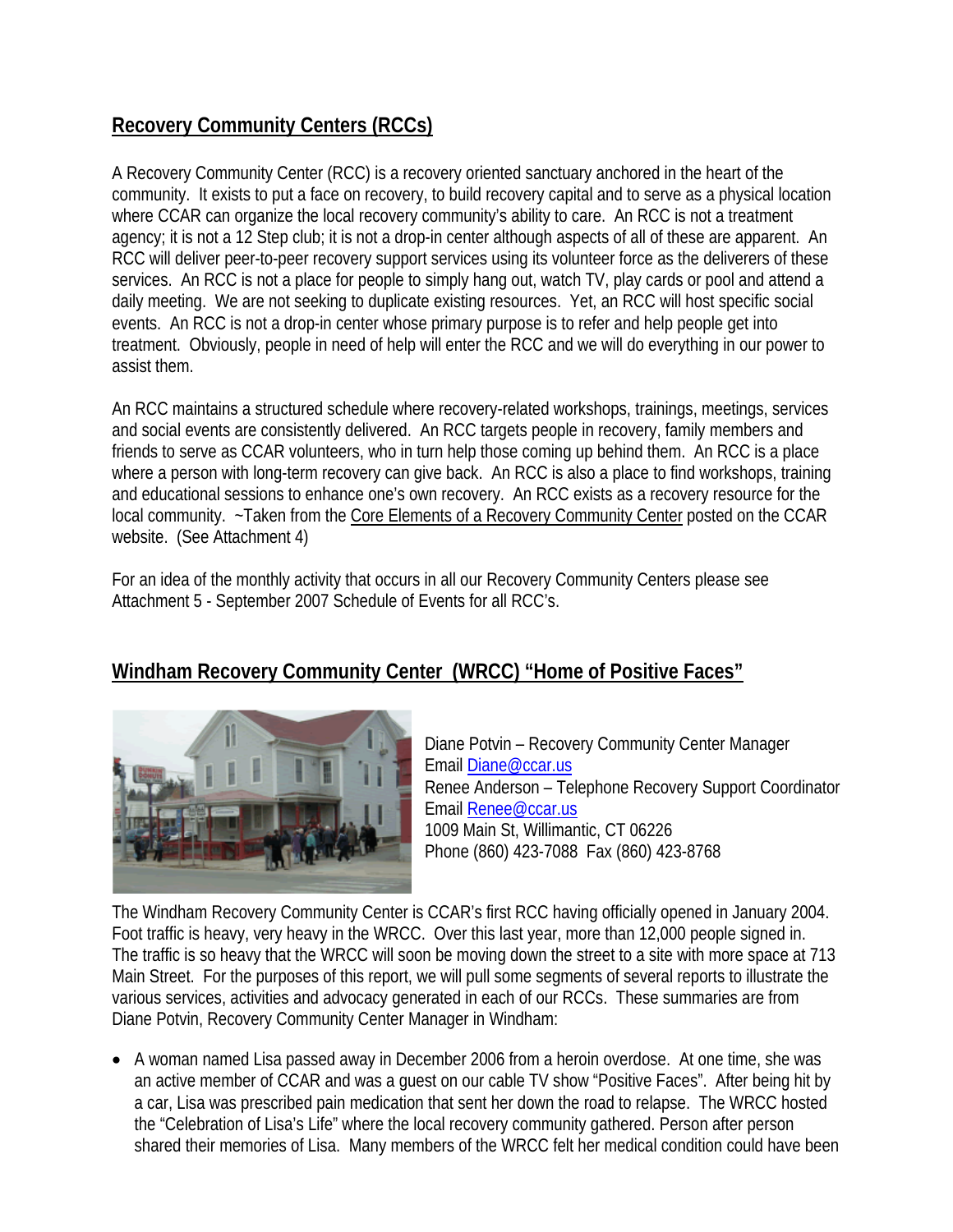handled much better by the local hospital. Lisa had gone to the ER after overdosing and was given the medication Narcan, released an hour later with a note on her release paper that said "stop using illegal drugs, it will kill you." Lisa died 12 hours later from another overdose. Members of the WRCC have since met with the hospital and are working to establish a stronger connection with the recovery community.

- The WRCC hosted "Dessert and Discussion" on Thanksgiving for about 25 people who brought 18 desserts and then shared about gratitude. One young lady said that "she raced to the Center, knowing drinking and drugging. A man came with his sister; he had just gotten out of prison a week before and that it would be a safe place for her" because she had just spent an afternoon with family that were "was very moved by the sincerity and truly felt welcomed the moment he walked in the door."
- The WRCC displayed a "recovery tree" again this Christmas and had 429 years of recovery represented on the ornaments.
- The WRCC cable TV show "Positive Faces" is generating more response from call-ins. People who model for the ladies in the system. She sang the national anthem at last September's Recovery Walks! recovery and how his recovery is built by God and giving back to the recovery community. He sponsors have had loved ones die because of addiction are calling in and looking for support. They have been referred to the Family Support Group and have shown up on occasion. One inspirational guest was Adrienne who came from Bridgeport to Willimantic through the correctional system and is now a role as one of the Recovery Angels and she sang on the show. "Fireman" Brian spoke of his 13 years of a lot of the men in this area. Wanda spoke of her 2 years in recovery and Caroline with her 1 year of recovery, getting her son back from DCF and volunteering at the Center and how it "helped her wean into the recovery community". Chris, the Turtle Man, told his powerful story. "I had a few people say to me after the show that they would have called in but they didn't want to miss anything," he said.
- The attendance to the WRCC All-Recovery meetings, 4 days a week, has been impressive. The room is maxed out most of the time with about 35-45 people. The theme a lot of the times is "thank God for this meeting and/or this place".
- The WRCC has an Old Timers meeting that started out meeting every other month but a couple new going once a month, they wanted more. The attendance is between 7 to 11, with the numbers growing, people-one with 19 years and the other with 21 years-asked if it could be once a month. Then with it and the word getting out there, mostly by our attendees. People that did not look at CCAR favorably are now attending.
- HBO, in partnership with the Robert Wood Foundation, the National Institute on Alcohol Abuse and Alcoholism, produced the documentary "Addiction" to educate America about drug & alcohol addiction people attended a house party at the WRCC and viewed and discussed "Addiction". The party drew as a brain disease, its treatment, and medical improvements. As CCAR collaborated with Faces & Voices of Recovery (FAVOR), Join Together and Community Anti-Drug Coalitions of America; 14 new visitors to the Center.
- The WRCC newsletter "Recovery Town News" was published.
- The WRCC was used for some sober social events like a baby shower, a one-year anniversary party and a twenty-year anniversary celebration for none other than CCAR Willimantic Recovery Community Center Manager Diane Potvin.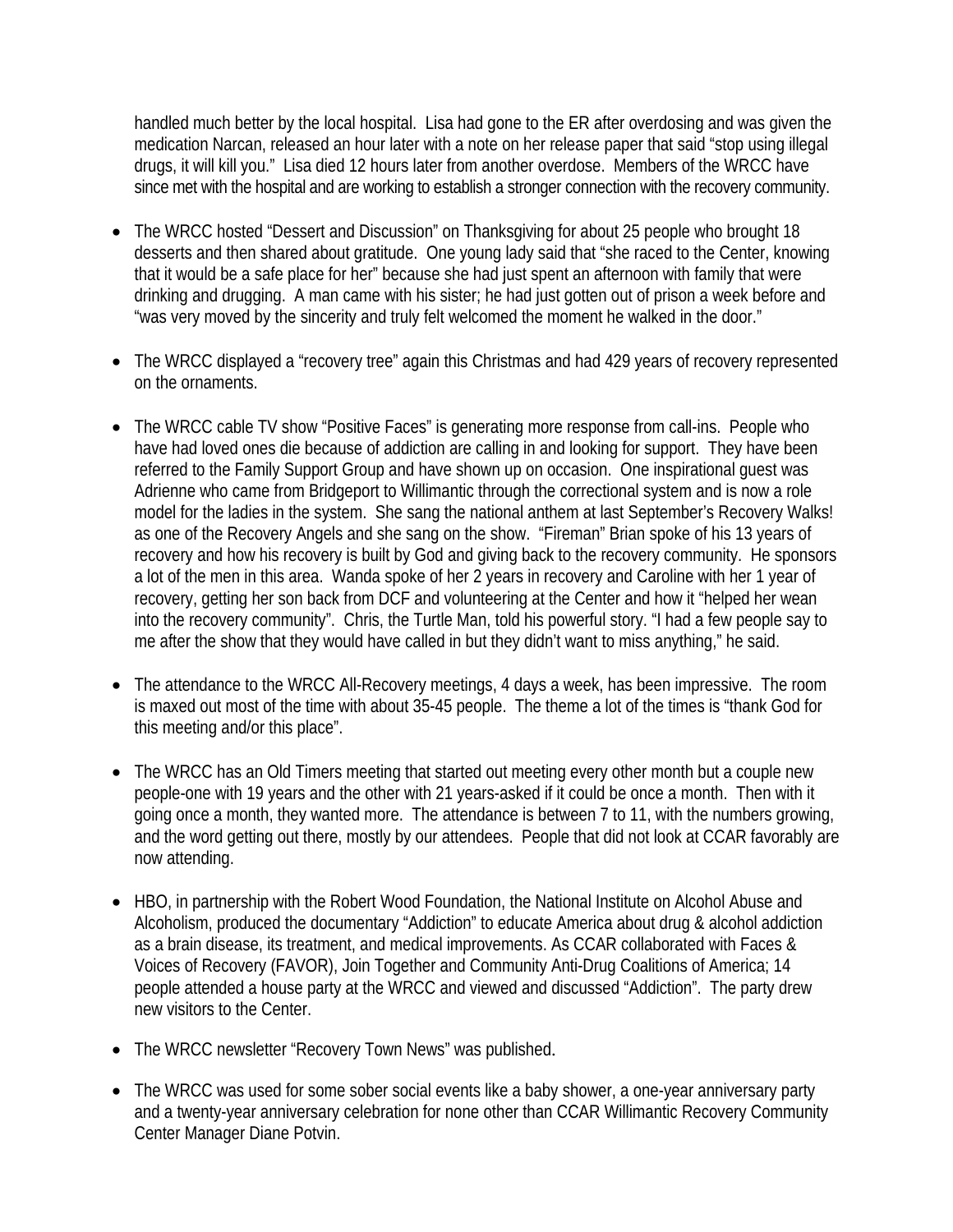- One of the CCAR volunteers and supporters of the WRCC, John Powell, pulled off a totally successful 'Never Alone Café'. We have held it twice with about 25-30 people attending, entertainment was great and hands were clapping. Those that heard about the great time and music were sad they missed it but determined to attend the next one.
- The 3 WRCC karaoke parties held this past year have been successful with about 15-30 in attendance.
- The Family Support Group wavered in attendance from 3 to 22 people. Diane observed that the meeting adapts to the needs of the participants. At times it has become emotional, yet always rewarding. On several occasions people leave saying, "this is my favorite meeting".
- The WRCC has a volunteer that was in a terrible car accident that left her pretty disabled. When she dependable TRS volunteer. She has a glow about her. She now comes to the Center 4 days a week and she is on a schedule…she HAS to get up and she says her volunteering at CCAR has "helped her started coming to the Center her walk was hesitant, her speaking was hesitant and it was a bit of a struggle. She is now the person that relieves us when staff can not be at the Center and is a outlook on life…it's not so bad getting up anymore because she has a reason."

#### **New London Recovery Community Center (NLRCC) "Seaport of Recovery"**



Kimberly Haugabook – Recovery Community Center Manager Email Kim@ccar.us Linda Hunter – Telephone Recovery Support Coordinator Email Linda@ccar.us 83 Boston Post Rd, Waterford, CT 06385 Phone (860) 440-3585 Fax (860) 440-3607

The following summaries are submitted by Kim Haugabook, Recovery Community Center Manager in New London:

- The NLRCC organized a Holiday Food-Drive in association with one of the area's Behavioral Health agencies. A major radio station responded to the NLRCC's request in assisting with advertising. KOOLcontributions as well. Approximately 200 lbs. of food was collected and donated to the local food pantry 101 invited me and a CCAR volunteer to speak on their popular morning show. Volunteers, community members and local businesses responded by not only contributing food donations but financial on behalf of CCAR.
- The NLRCC added a bi-weekly Methadone Anonymous meeting. The men in recovery group has volunteers on re-strategizing and have targeted a possible funding opportunity for transportation and continued to thrive with participation increasing to 20-25 weekly. The families in recovery group continues to meet monthly with an average of 10-12 participants. The women's recovery group continues to struggle with participants. Transportation seems to be an issue. I am working with childcare.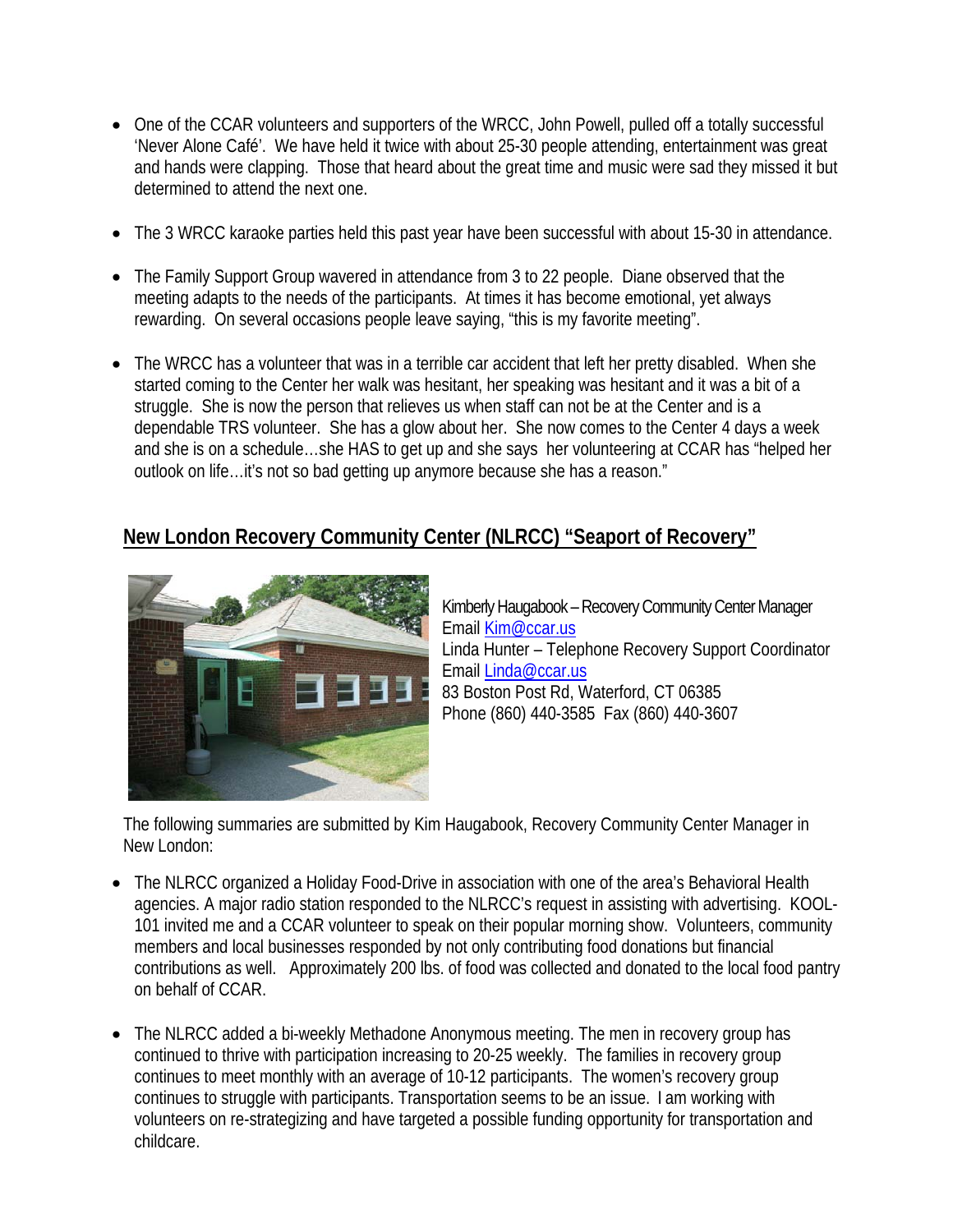- The Families in Recovery group has been extremely effective in educating family members about addiction and recovery. For example, a mom who had been silently suffering with the guilt and shame of her 19-year old son's 5 year heroin addiction was able to reach out and get the support she needed. "I've kept this secret for a very long time. I was ashamed. I've never said these things out loud". Kim assisted in getting her son into treatment. The mom happens to be a reporter and ended up writing a full-page article titled, "Area Couple Reaches Out to Those with Addictions" that highlighted CCAR, the NLRCC, me and my husband John, a dedicated CCAR volunteer. The young man is still in recovery today.
- Another example: Linda Hunter called the NLRCC, very upset about her step-son's addiction. The call was taken by a CCAR volunteer, a person in recovery, who was compassionate and understanding. He join the Families in Recovery group, she volunteered and after 3 months Linda was offered a part-time invited her to come to the Center where she would find support. Linda came. Linda states, "I never thought I would find support, friends, and mentors, I wasn't alone- they understand". Not only did Linda office assistant position in the NLRCC and now serves as a full-time Telephone Recovery Support Coordinator.
- The NLRCC volunteers organized the 2<sup>nd</sup> Annual "Another Recovery Social" Comedy Show & After Party, another successful event full of fun in recovery. There were approximately 150 people in attendance. The comedians were excellent. After the show a lady came up to me and said, "This was so much fun. I haven't laughed that hard in a long time. You need to do this two times a year instead of once a year!" Another person exclaimed "Awesome, just awesome!"
- The NLRCC debuted CCAR's 3<sup>rd</sup> cable access show "Hooked on Recovery" title inspired by the Executive Director's bi-weekly article. After participating in CCAR's Windham Recovery Community Center's cable access show ("Positive Faces") 100<sup>th</sup> episode celebration, I was so inspired and proud of Executive Director Phillip Valentine as the guest. Phillip described his recovery journey as "coming out of the darkness of addiction and living in the light of recovery". The show was serious, humorous, and their accomplishment that I wanted to replicate the same type of educational and inspiring recovery show in New London. What better way to promote recovery!" The first show aired January 2<sup>nd</sup> with hopeful. "Hooked on Recovery" airs every week with 2 live call-in shows and 2 repeats.
- The NLRCC hosts a course put on by the Manchester Community College Drug & Alcohol Recovery Counselor (DARC) program. The NLRCC is providing classroom space for New London area students (many in recovery and working in the field) desiring to complete their Associates Degree. One student stated, "This has been a God-sent. I'm 50 years old and always wanted to go back to school. This program is being offered right in my backyard; I had to take advantage of the opportunity."
- The NLRCC helped organize six regional House Parties to increase the viewing audience of the HBO documentary "Addiction". Reports indicate the majority of individuals enjoyed the documentary. Follow up discussions were intense and honest.
- The NLRCC volunteers tried something new in organizing a "Financial Recovery Series". This series originated from the membership who wanted to learn more about budgeting, saving, and controlling credit card debt. A volunteer who teaches a high school Personal Finance course ran the classes. She completion individuals received certificates and the book, "Rich Dad-Poor Dad". All evaluations collected offered her testimony as a person living in "Financial Recovery". "I used to have tag sales to pay my bills." Her honesty and candor invited everyone to share their "financial fears, disasters, and insecurities". 14 people signed up for the class and 10 people completed the 7 week series. Upon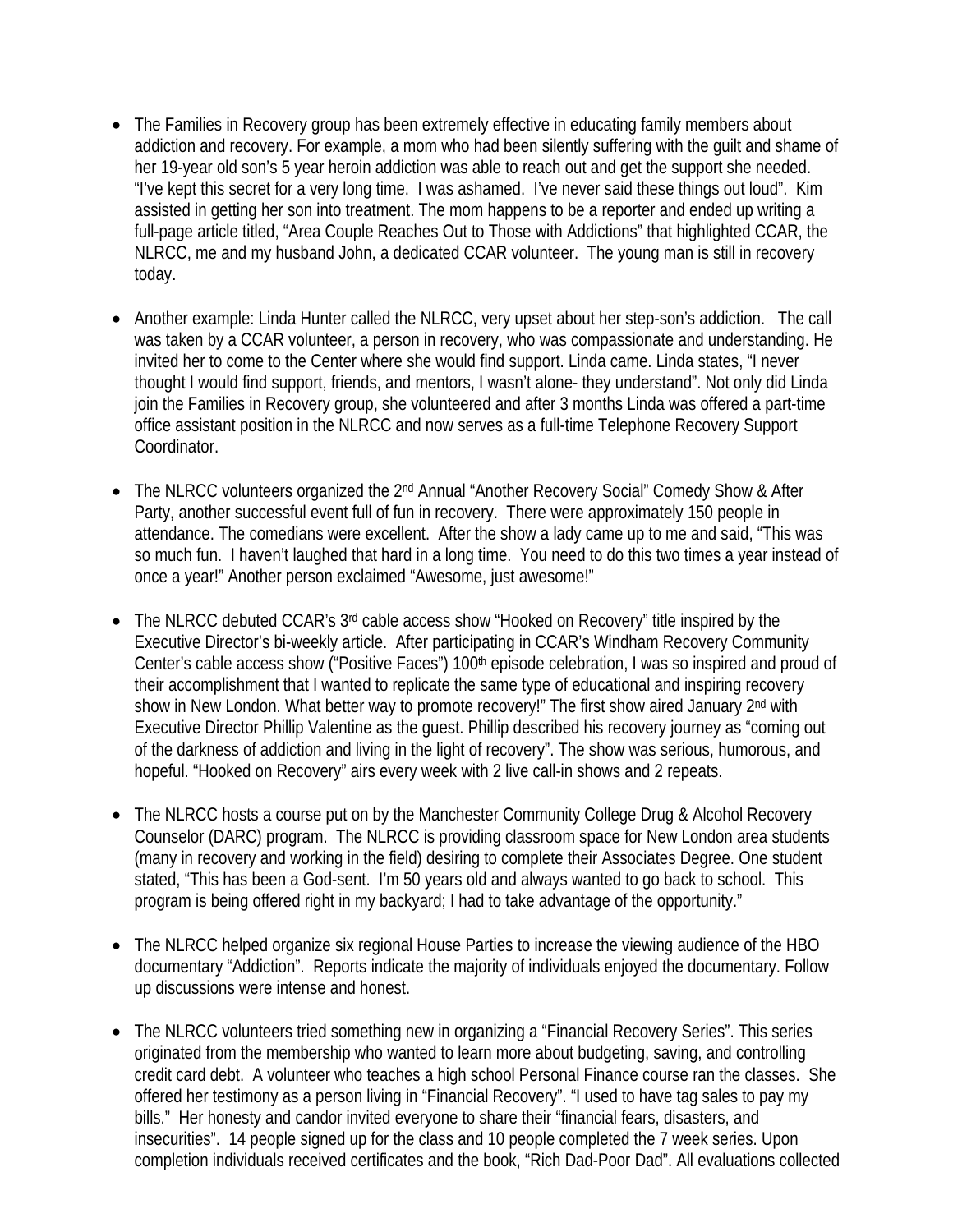were excellent. All the students asked for a follow-up series.

- The NLRCC hosted a 12 week-Women's Big-Book Step-Study. An old-timer (20+ years of sustained re covery) volunteered to facilitate the group. Participants include women in very early recovery and Alcoholics Anonymous"- I'm not an alcoholic, but now I see a drug is a drug and I can identify with the women still in treatment. The women were thrilled! Many of them attended meetings but had never picked up the Big Book. One young girl from North Haven said, "I never picked it up because it said feelings and cravings the alcoholic described." Another young woman stated, "I'm glad I came to this meeting. This is a fun & interesting way to learn about this disease and know that I am not alone." The women were able to ask questions on parts of the readings they didn't understand.
- The NLRCC celebrated National Recovery Month by premiering a quarterly newsletter "Seaport of Recovery News". With a committee of 6 members, the 1<sup>st</sup> fall edition was distributed throughout Southeastern Connecticut via email as well as mailed to approximately 300 supporters. The newsletter's primary function is to continue to promote the NLRCC and its activities. It also serves as a thought provoking tool highlighting various views from different parts of the recovery community.
- A newspaper article titled, "On Two Feet Annual Recovery Walk Focuses Attention on Addiction Services" was featured in *The Day* newspaper with an estimated circulation of 37,800 readers. Three CCAR members were interviewed and photographed as they shared their triumphant stories of recovery.
- The NLRCC hosted its annual "Free Day in the Clothes Closet." Participants were in & out all day finding interviewing clothes & accessories. Volunteers offered their support in coordinating interviewing outfits for men & women in early recovery. Clothing was donated by area churches as well as private donations.
- The NLRCC's Recovery Community Center Manager Kimberly Haugabook reported, "As a stand-in for CAR's Executive Director, Phillip Valentine, I was honored to attend the Compassion in Action C organizations in attendance. The roundtable highlighted the effectiveness of specific local, grassroots programs that elicit positive changes in people's lives and paves the way for individuals to become full Roundtable, "Expanding the Substance Abuse Treatment Paradigm: Faith-Based and Community Partnerships Toward Recovery Support." CCAR was among 100 community and faith based partners in their communities. It was truly a privilege and honor to be part of such an emotional and spectacular event. It was re-affirming to know that the work we do in the field is recognized and valued."

#### **ridgeport Recovery Community Center (BRCC) "Recovery on the Sound" B**



Gregory Payne - Recovery Community Center Manager Email Gregory@ccar.us Jaime Simmons – Telephone Recovery Support Coordinator Email [Jaime@ccar.us](mailto:Gregory@ccar.us) 49 Cannon St, Bridgeport, CT 06604 Phone (203) 332-3303 Fax (203) 332-3306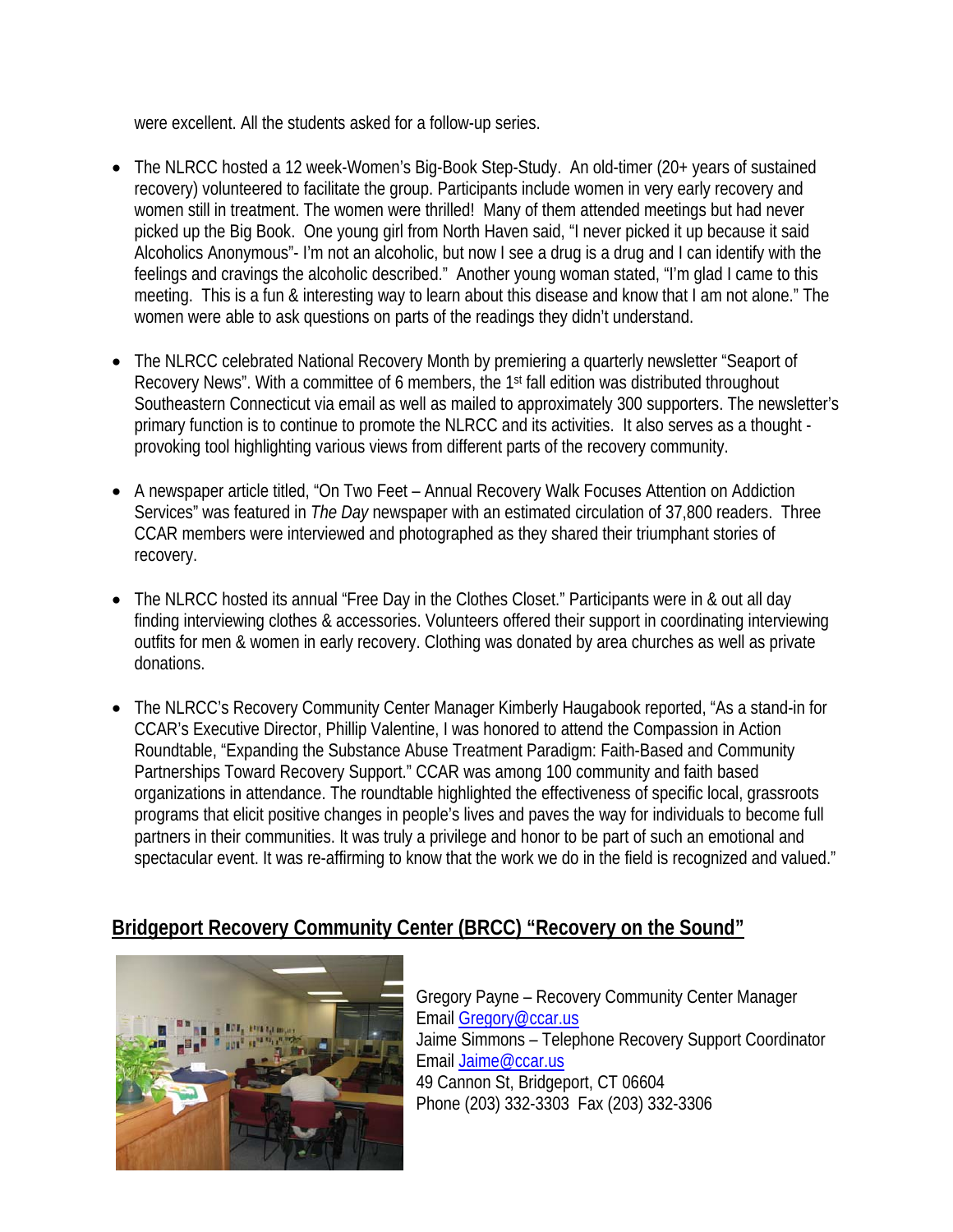The BRCC transitioned successfully from the leadership of Michael Askew to Gregory Payne and Jaime Simmons. Their reports included the following:

- Michael started to recognize the toll personal recovery coaching could take on his time and began referring more people to his trained volunteer staff. Some examples include:
	- o a man who needed help getting his driver's license reinstated
	- o a man who needed to get into a treatment program to avoid going to prison
	- o a 19-year old woman who needed help getting a job
	- o a man who wanted to attend a culinary arts school but was denied federal loan assistance because of a felony conviction
	- o a woman who could not read or write and wanted desperately to learn
	- o 4 men who needed help filling out an application for a pardon
	- o a man who needed recovery housing
	- o several individuals have come in seeking careers in the "recovery field".
- The BRCC was used as a meeting space for several local community groups including RISE, a group of women who empower themselves through Self Expression, the H&I Sub Committee of Narcotics Anonymous, the Greater Bridgeport Continuum of Care, the Consumer Forum for Co-Occurring Disorders and the Providers Roundtable and the Regional Network of Programs.
- The Connecticut Association for Human Services held a training "Money Management 101" in January. The training helped people "get a better understanding of how to let my money work for me."
- A local artist displayed his art work at the BRCC. There is an Artist Loft next door and the BRCC would like to rotate the art every 2 months.
- 17 people attended a legislative breakfast to learn more about Recovery Community Centers.
- The BRCC took part in a Voter Registration Drive with 23 people registering.
- The BRCC organized five regional House Parties that viewed the HBO documentary "Addiction" reaching 157 people including 83 from an area treatment center.
- Congressman Christopher Shays visited the BRCC.
- 2 CCAR volunteers used their experience volunteering at the BRCC to move onto paid positions in the Bridgeport Community.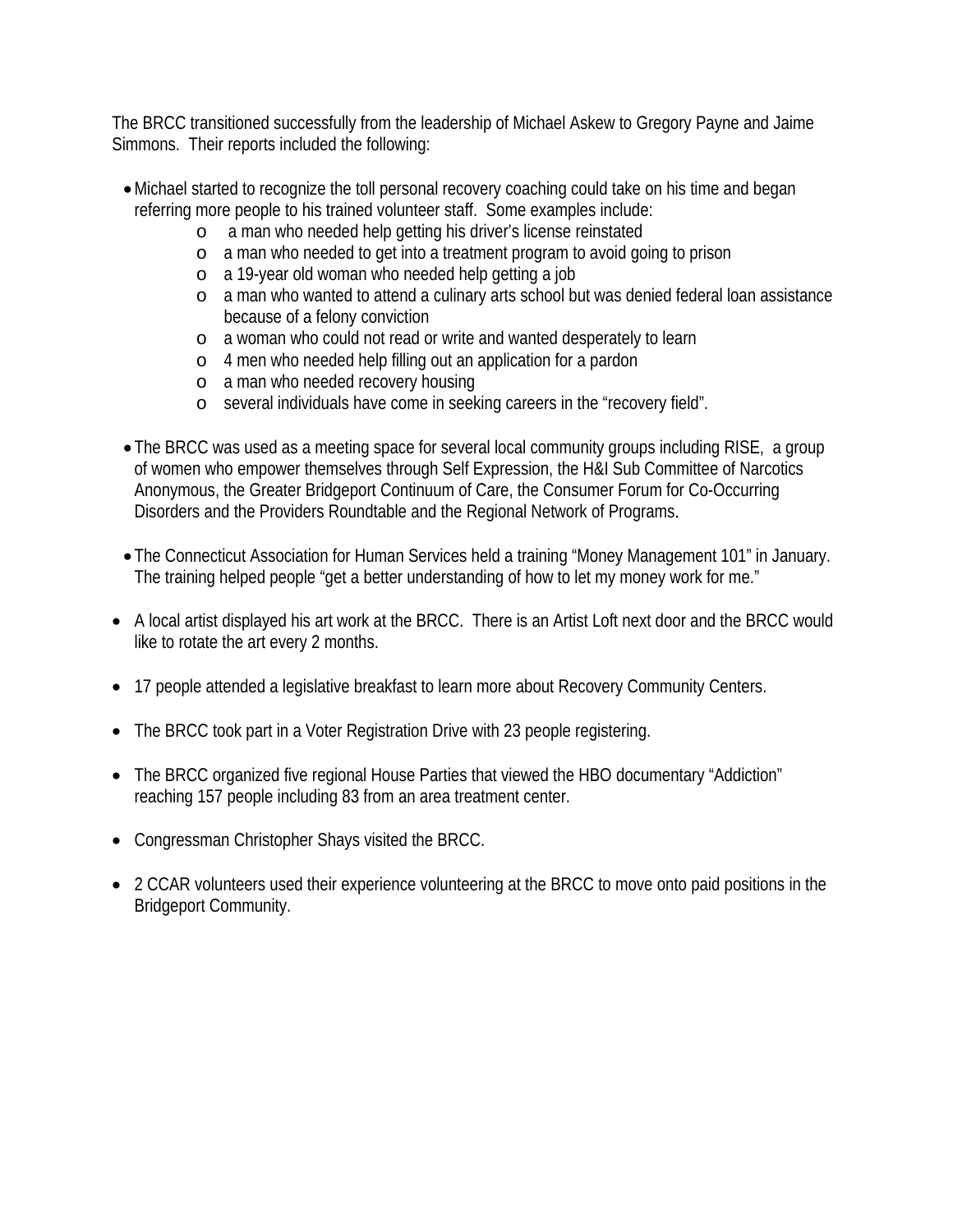#### **Hartford Recovery Community Center (HRCC) "Capitol Voices of Recovery'**



Laurie Fresher – Recovery Community Center Manager Email Laurie@ccar.us Kevin Hauschulz – Telephone Recovery Support Coordinator Email Kevin@ccar.us 198 Wethersfield Ave, Hartford, CT 06114 Phone (860) 244-3343 Fax (860) 244-3363

*. I was in a long term treatment program and began "I first became involved with CCAR in Willimantic ve a attending the All Recovery Meetings daily. Diane (Potvin) served as a role model. She appeared to ha Recovery Support and really enjoy it. I am able to give back some of what has been given to me so freely. y management as well as Laurie from the HRCC serve as advocates and supporters of my recovery. The quality life as well as quality recovery. When I relocated to Hartford in March, I became involved with the HRCC. I have attended several of the trainings offered here. I have become involved with Telephone When I had no hope, the staff at CCAR had hope for me. When I felt defeated, by power of example, I saw problems/situations can be overcome. Words of encouragement are a given at the HRCC. The CCAR have encouraged me when I lacked courage."* ~Helena, CCAR volunteer and person in recovery

*The beginning of my journey into this life of recovery has been amazing! My eyes have been opened, not " h longer wanted to travel. I had sought help in many ways, never to follow through, or actively pursue, whic f higher power there was an exit off that one lane highway to hell. At the end of that ramp was a rest stop o e dimly lit highway looking for some direction for that destination you so eagerly seek. They even had coffe only to a supportive and caring organization, but to my own values and ideas of what recovery means to myself and to my community. I came to the realization that the lifestyle of abusing drugs and alcohol, leading a life of crime and dealing with the Department of Corrections was leading me down a path I no led me straight to my "dead end', and I mean dead end! I was facing death or incarceration. Unfortunately I was not the one whom chose the latter but I could have been the one to have chosen death. I suppose because of my poor decisions and choices, a period of incarceration was chosen for me. But thanks to a a sort named "CCAR" not like any other rest stop that you might find in America as you travel down that brewing!* 

*hat's when I realized I was lost! They showed me direction and they all start at this road named T RECOVERY.* They explained it would be a life long journey and there was not a final destination but a *a that work, dedication, knowledge and outreach to not only people in the recovery but to the community as thers, I assistance. Through the support groups I've attended and through the stories and testimonies of o place of well being, a place of sharing, a place of giving and a place of constantly learning. I have found that place at CCAR, a place that has given me hope, that there is a community dedicated to the recovery life style, that there are people out there whom genuinely care about others who seek living a recovery life style. CCAR has given me an opportunity through education and advocacy to reestablish a self worth and regain my self esteem through the work and volunteering that I am able to help with. I've seen first hand whole is the correct road for me. If it was not for the work, support and education they have provided me I would not have found a passion for advocacy and dedication to helping others in need of care or have grown stronger as a person in recovery. By excepting feed back and relating to some of what is shared I can better put into perspective my thoughts and feelings.*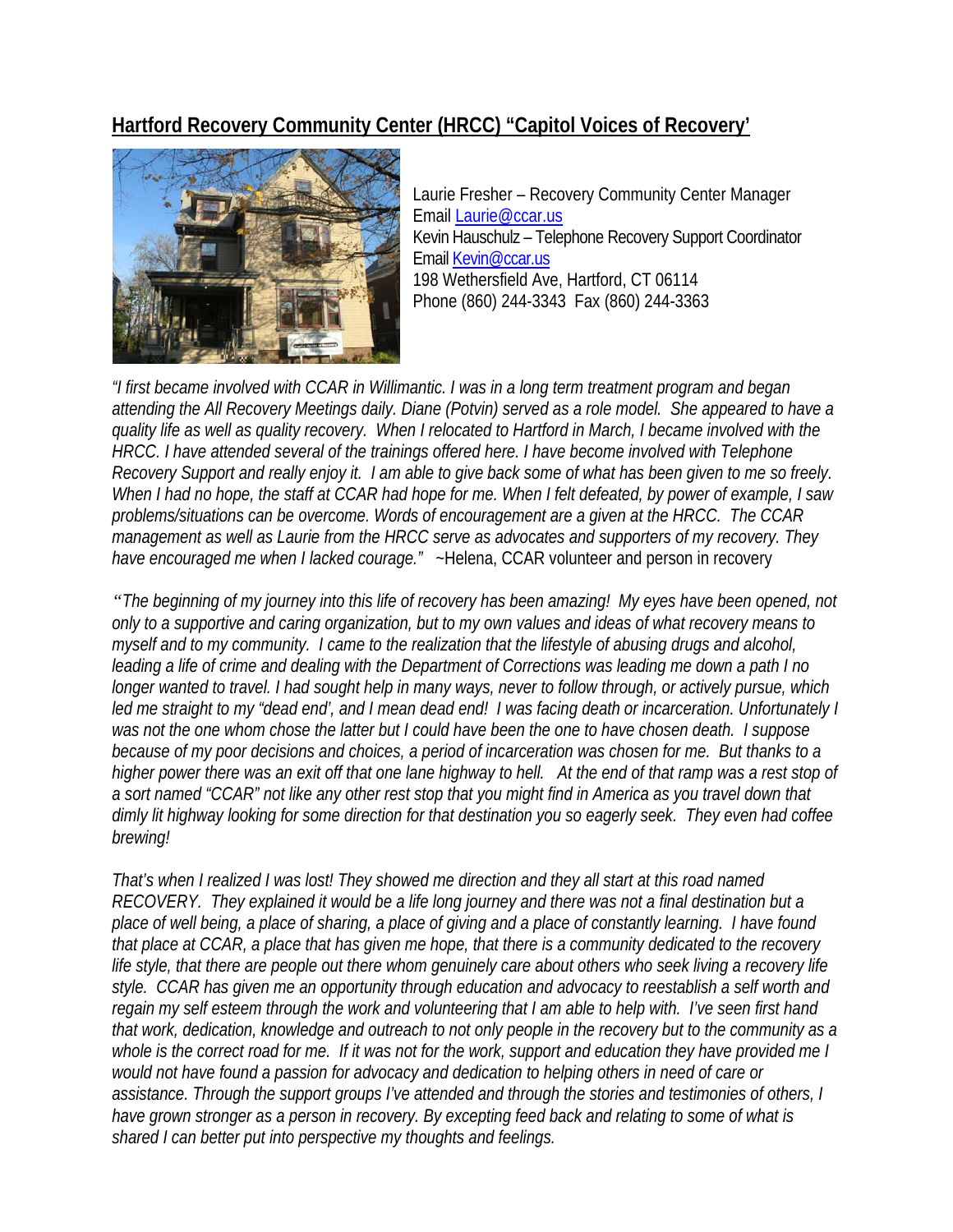*I have also been given the opportunity to have my voice heard. CCAR has opened new doors and*  revealed to me a passion and ability I did not realize I was so fond of. Being able to express myself and responsibility and accountability, another lesson learned here at CCAR. I have also regained my love and drugging. I have also regained my respect and love for all people and all things small and helpless (dogs, *n that place full of empathy for people hurting and with less than myself, people less fortunate than I. If I ca voice opinions on issues I feel are worthy and beneficial to myself and others gives me a sense of*  zest for life, in the past when I was using, I sometimes did not think of the consequences, but I now have a *different outlook on life and can learn to live life and enjoy the many pleasures without drinking and cats, rabbits, and even white mice). My loyalty (sometimes misplaced) has gained me respect with my peers and loved ones. But most of all they have helped me find that place in my heart, that good place, touch someone in some way, as CCAR has touched me, that may benefit their lives in some positive way, lets me know that I am indeed on the "Road to Recovery"."* ~John "Demo", CCAR volunteer, HRCC

CCAR ventured into the world of real estate ownership by purchasing its first building. On October 11<sup>th</sup>, 2006 we closed on 198 Wethersfield Avenue in Hartford, CT. CCAR staff spent a lot of time renovating the the move from our old administrative offices needed to be coordinated and organized. The new building is new Center. All contractors had to be secured, quotes reviewed and time frames for work to be set. Also beautiful and has provided an excellent place for the recovery community to gather in Hartford. Laurie Fresher, Recovery Community Center Manager reports:

- More than 200 people attended the HRCC Grand Opening held on January 25<sup>th</sup>. It was standing room spread of food. The Center looked great. Staff and volunteers gave tour after tour after tour of all three approaching grand opening was almost too much to take. Would the building be ready? Was I ready? located in our state capitol and would I be able to coordinate a recovery center? How would I be able to very streets. What an absolute blessing to be on the other side of my addiction and able to help others; I HRCC to volunteer after hearing about the Grand Opening. I look forward to the future with some of my only. Volunteers did an outstanding job of organizing this event. The back room had an incredible floors. Four people from PRO-ACT attended. I mention this because they drove up from Philadelphia! Laurie also revealed how the day affected her and her recovery. "The excitement and fear of the Could I handle it? Would anyone actually show up? These were just a few of the questions running through my mind as the day approached. The Harford Recovery Community Center was going to be reach all the people who could benefit from our services? Thoughts kept creeping into my mind about my own addiction, some of my worst days and memories from my addiction were right here on these must say it was quite overwhelming. Since that day, many people new in recovery have come to the many questions answered. Some are still hanging out there. I learned a lot from this event and will approach new ones with confidence and anticipation."
- A collaboration with the University of Connecticut's School of Nursing has been established to bring volunteers into Hartford.
- The HRCC held an Open Mic Night which was organized by the HRCC Social Committee. CCAR entertainers signed up for the event representing Blues, Gospel, Salsa and more. The event gave new member and peer leader Dale Kightlinger was the main sponsor and contributor to the event. 13 meaning to "Capitol Voices of Recovery". The message of recovery and hope were clearly expressed through the participant's lyrics, music and poetry. The fellowship, support and encouragement were also amazing. Folks came together never having met before to share in the strength of recovery. The number of years of recovery ranged from 1 day to over 20 years. Audience participation ranged from playing instruments like tambourines and shakers to dancing.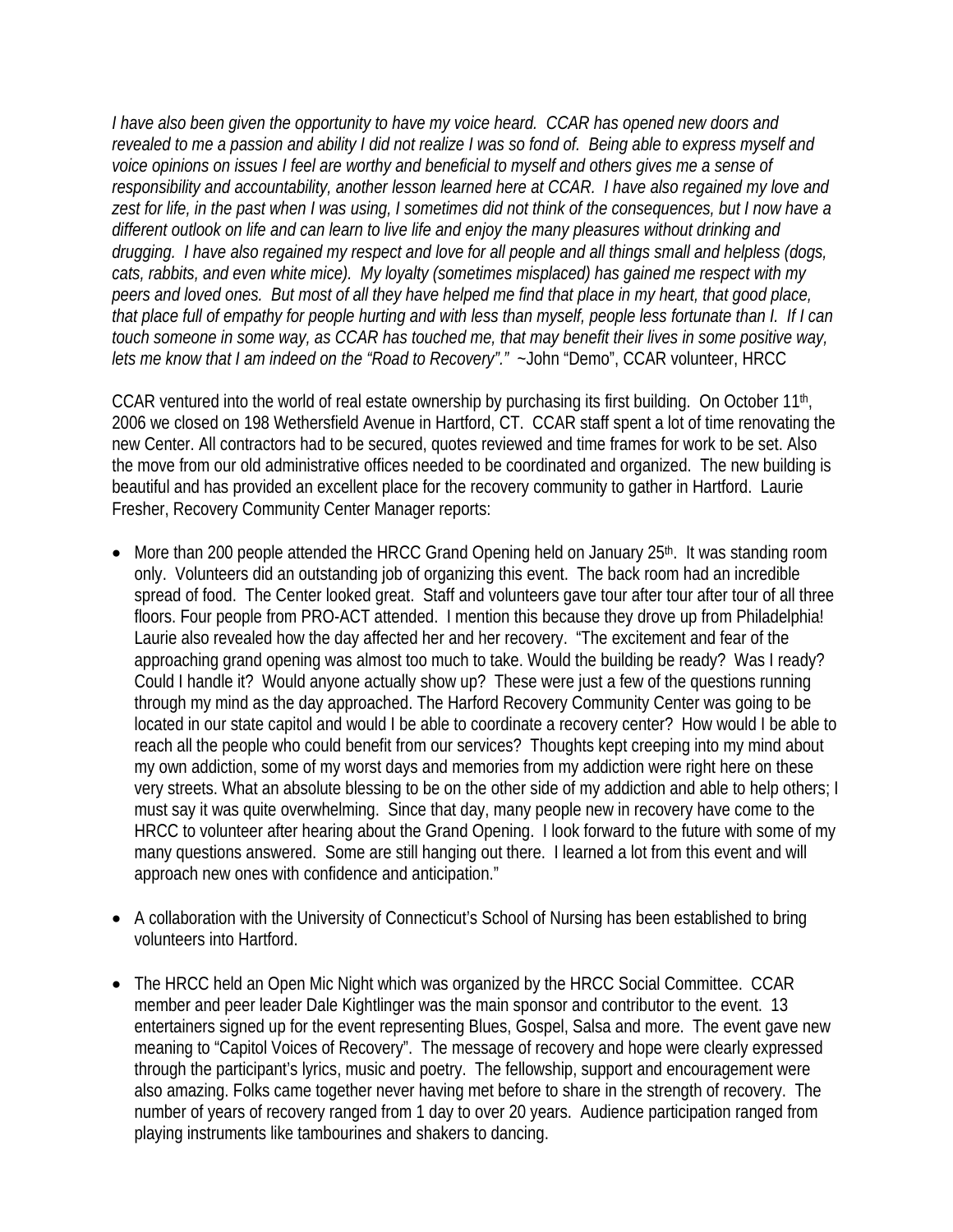- The HRCC asked the Youth for Project Hartford, a collaboration of local church youth groups, to do some service work. The youth helped with some outside landscaping and then canvassed the area with addiction, treatment and recovery. The teens had a chance to share some real issues in their lives and literature about CCAR. In exchange, CCAR shared some of their experience and knowledge around to ask questions that apparently they were scared to ask peers, family or clergy.
- The HRCC has been instrumental in working with the men at Cheyney House, a local Department of Correction half-way house. The HRCC has been able to offer recovery supports, where prior HRCC opening there was little to none meetings, advocacy, hope, resource center and support.

#### **Recovery Housing Project**

Veronica Arroyo – Recovery Housing Coordinator, 198 Wethersfield Ave, Hartford, CT (860) 244-CCAR (2227) Fax: (860) 244-2228 Email Veronica@ccar.us

The Recovery Housing Project continues to thrive thanks to the dedication and expertise of Cheryle Pacapelli, CCAR Director of Operations. She reports:

The Recovery Housing Coalition of Connecticut (RHCC) meets regularly on the 1<sup>st</sup> Tuesday of the month. networking and establishing themselves in this unique field of Recovery House ownership. The RHCC house manager has been using, the actual owner of the house relapses, or that your program manager is The Coalition continues to grow and has had substantial influence in helping new recovery house owners establish their houses. For new house owners the Coalition has been a valuable resource to begin tackled some hard issues over the last year, coming up with ways to handle unexpected situations that house owners sometimes find themselves in. Some examples are; what do you do when you find out a being accused of secretly videotaping women who reside in the house? Each owner realized that these situations could happen to anyone, and ultimately devised a way for recoverees to report critical and noncritical situations. This critical and non-critical incident report will be used in January 2008.

*The Recovery Housing Database* continues to be a highly sought after commodity. CCAR continues to give over 100 referrals per week to recovery houses throughout the state. The [www.findrecoveryhousing.com](http://www.findrecoveryhousing.com/) website is in the final stages of completion. Since hiring Veronica Arroyo, Recovery Housing Project Coordinator, testing is being done daily. We have Recovery House owners waiting to sign up and treatment providers seem anxious to have the service available to them also.

Recovery House Training: "So, You Want to Open a Recovery House?" was held four times this year. At on-one technical assistance to new owners regarding setting up rules and policies, insurance requirements, the most recent training at the HRCC over 30 people registered. It was standing room only with people showing up who were not able to register because the training was full. CCAR continues to provide onedrug testing kits and marketing for their programs.

The Prison Fellowship, working in collaboration with CCAR in support of recovery housing, has sent out a fundraising letter. To date CCAR has received \$2,400 from local community churches that support recovery housing.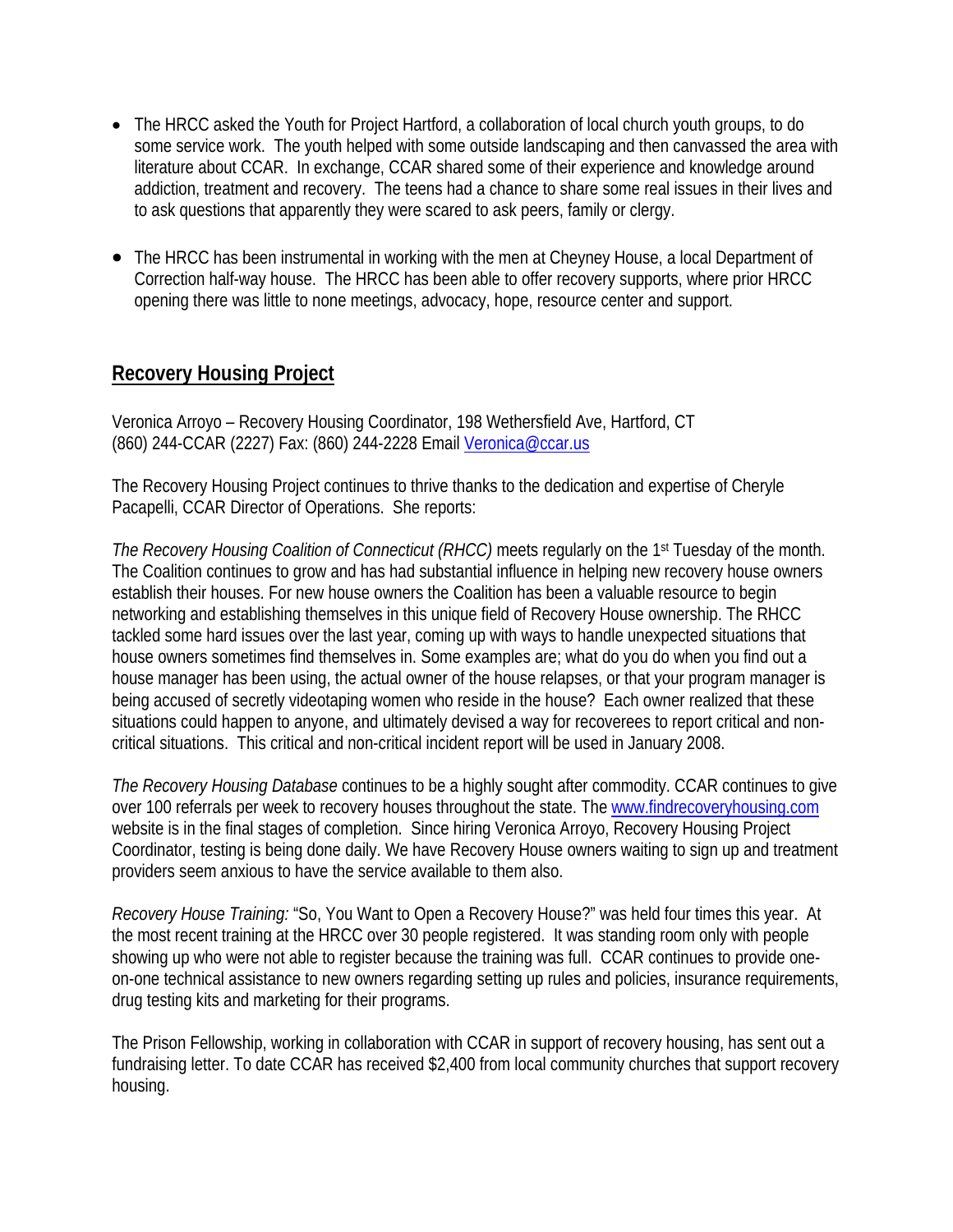#### **Telephone Recovery Support**



Bob Marcuccio - TRS Manager, 198 Wethersfield Ave, Hartford, CT (860) 218-9570 Fax: (860) 244-2228 Email [Robert@ccar.us](mailto:Robert@ccar.us)

Attachment 6 – TRS Brochure, Enrollment Form

"*When asked if I find the TRS (Telephone Recovery Support) calls helpful I can't say yes enough. There's something so supportive about knowing that no matter what happens in my life there's someone who genuinely cares about how my recovery is going. My volunteer has shared in every victory I have had in my recovery since the calls began. I hope to continue receiving these calls for a long time to come."* ~Constance Carpenter, recoveree enrolled in CCAR's TRS program for the last 86 weeks

"W*hen I was using, my phone never rang and I wanted it to. I remember just sitting there, staring at the phone wishing someone would call me, talk to me…possibly help me. Now I'm in recovery, for me this is the perfect way of giving back…being that phone call that I never got.*" ~Curtiss Kolodney

Perhaps the most significant happening of this past year was the expansion of the Telephone Recovery Support (TRS) program. Connecticut, through DMHAS, has invested significantly in the provision of this innovative, effective service. The simple premise is this: "a recoveree receives a phone call from a trained CCAR volunteer (usually a person in recovery) once a week for 12 weeks to check-in on the recoveree's progress." Frequently, the calls continue well past the 12 weeks. Because of our state's lead on this, CCAR has already received many requests from other states on how to implement this. In September, TRS Manager Bob Marcuccio began building the foundation to dramatically increase this service. He reports:

The TRS program looks to be an exciting chapter in the growth of CCAR. In September we created five positions to support the framework of expanding our TRS program. The expansion is supported by people and technology. We've found that the importance of securing a firm foundation to this project is our top priority. As TRS grows across the state we want to be sure that the infrastructure is in place in order to handle the call volume we anticipate in 2008. To set the stage we are building a platform that begins with our people. Each recovery support center (RCC) has a TRS coordinator that oversees the daily responsibilities of scheduling calls, training volunteers, recording the calls through database management and providing hands-on support in the event a call requires additional attention. Our coordinators also support the outreach by developing relationships with the treatment community by meeting with providers, promoting TRS and offering assistance anyway they can. Most important they continue to support our vision of putting a face on recovery by getting out and promoting TRS and CCAR as a whole. To support the outreach the need for a software management system was required. We implemented ACT! database software in September and it gives us the tools we need to report the data that's captured with TRS. ACT! also allows our coordinators the ability to manage the volume in a simple format by adding the recoveree to the database and entering the information received from the phone call. The software will indentify new enrollments assigned to each RCC, provider response, call tracking and recoveree status as well as other reports that support the service. Continuing to promote TRS we have a simple yet effective way to spread the word. We like to call it an "expansion" because of the steps we've taken since the TRS pilot project began in 2005. Listed below are a few of the things we've done to generate participation.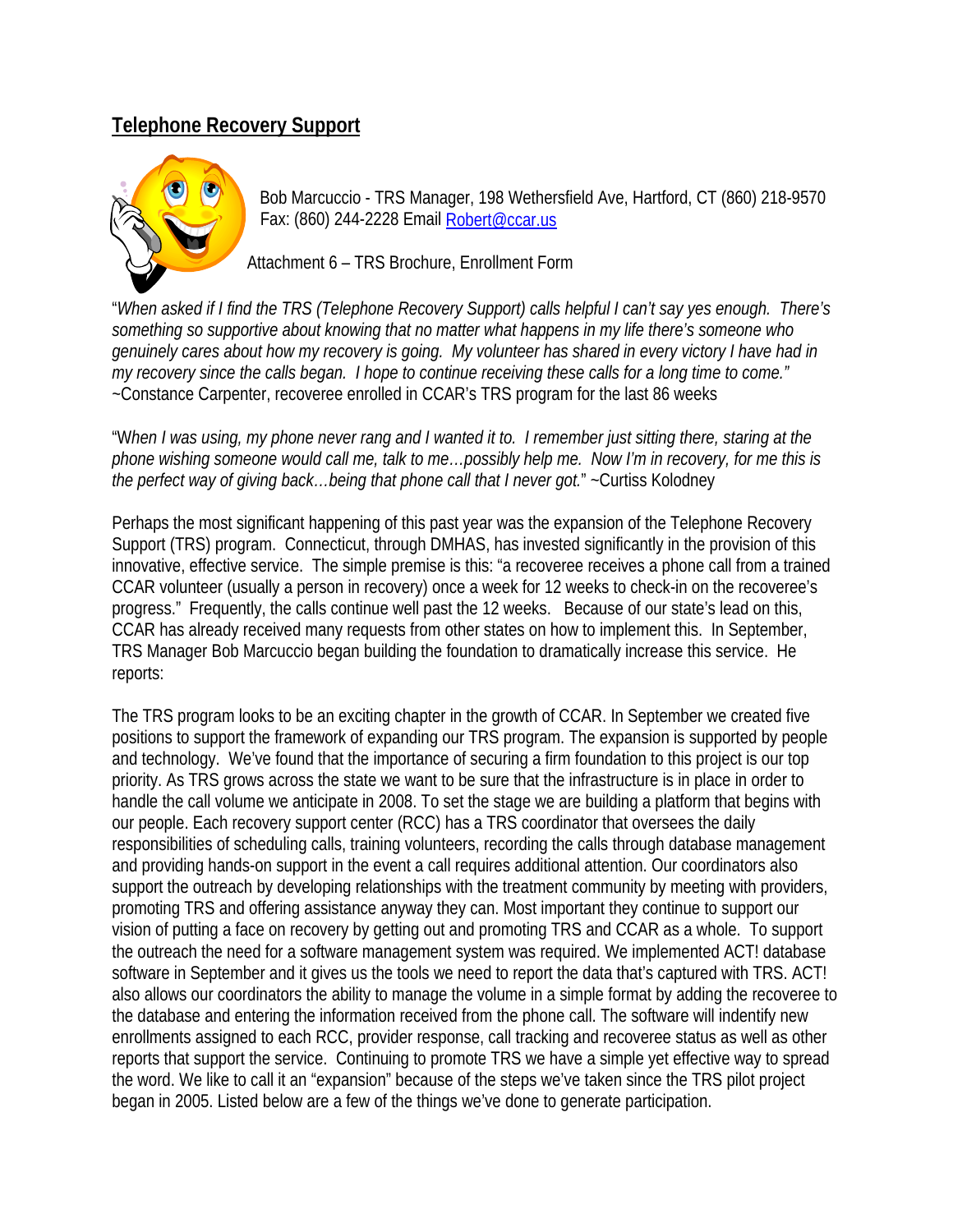- Press Release from DMHAS
- Brochure with TRS Consent form.
- E-Marketing
- •Website
- 800# Phone and Fax Line
- E-Fax

Having a trained volunteer call someone to see how they are doing and to offer additional support is a wonderful program to offer a person new in recovery. The service is also portable, for example, New London TRS Coordinator Linda Hunter reported, "A recoveree notified us that he was moving to Los Angeles and wanted us to continue calling until he was able to connect with the recovery community in that city. The recoveree stated, "I'm having a hard time adjusting to CA out here by myself." He was grateful to still have a Connecticut connection." Many times we find that the person making the call gets just as much out of it as the person receiving the call. In the near future, we will continue to build the TRS infrastructure. Our people, volunteers and partners in the treatment community all play an important role in our expansion. We look forward to setting our vision high and to reach our goals through commitment and growth.

#### **Recovery Walks!**



#### **2008 Save the Date! Saturday, September 20th, 2008 9th Annual Walk for Recovery from Alcohol & Other Drug Addiction**

For the 8<sup>th</sup> consecutive year CCAR hosted Recovery Walks!, a walk in support of recovery from alcohol and other drug addiction. Songwriter/vocalist Paul Williams was our first-ever celebrity headliner and he spoke eloquently about his own recovery. For the first time in eight years the weather did not cooperate; it actually

poured in the morning hampering the set up but not dampening spirits. The weather definitely affected the attendance; however the people that did come really wanted to be there. The sense of community was profound. A lot of smiles, hugs, laughter and the heavens had a surprise for us. After Paul Williams spoke, Arno Groot's saxophone rendition of the Lord's Prayer and Adriene Young's singing of the National Anthem, the ribbon was cut and the Honor Guard led the walk to the top of the hill. There they parted and encouraged the people coming up behind them. As the band on stage played "Here Comes the Sun", the clouds parted and brilliant sunshine lit up the park and our hearts. Tears streamed down the cheeks of all participants – a very powerful moment.

Honor Guard participation decreased slightly with 63 people donning a purple sash and representing 1,139 years of recovery – that's an average of about 18 years per person. Sponsorship and support was again outstanding. Please see the full list of supporters later in this document.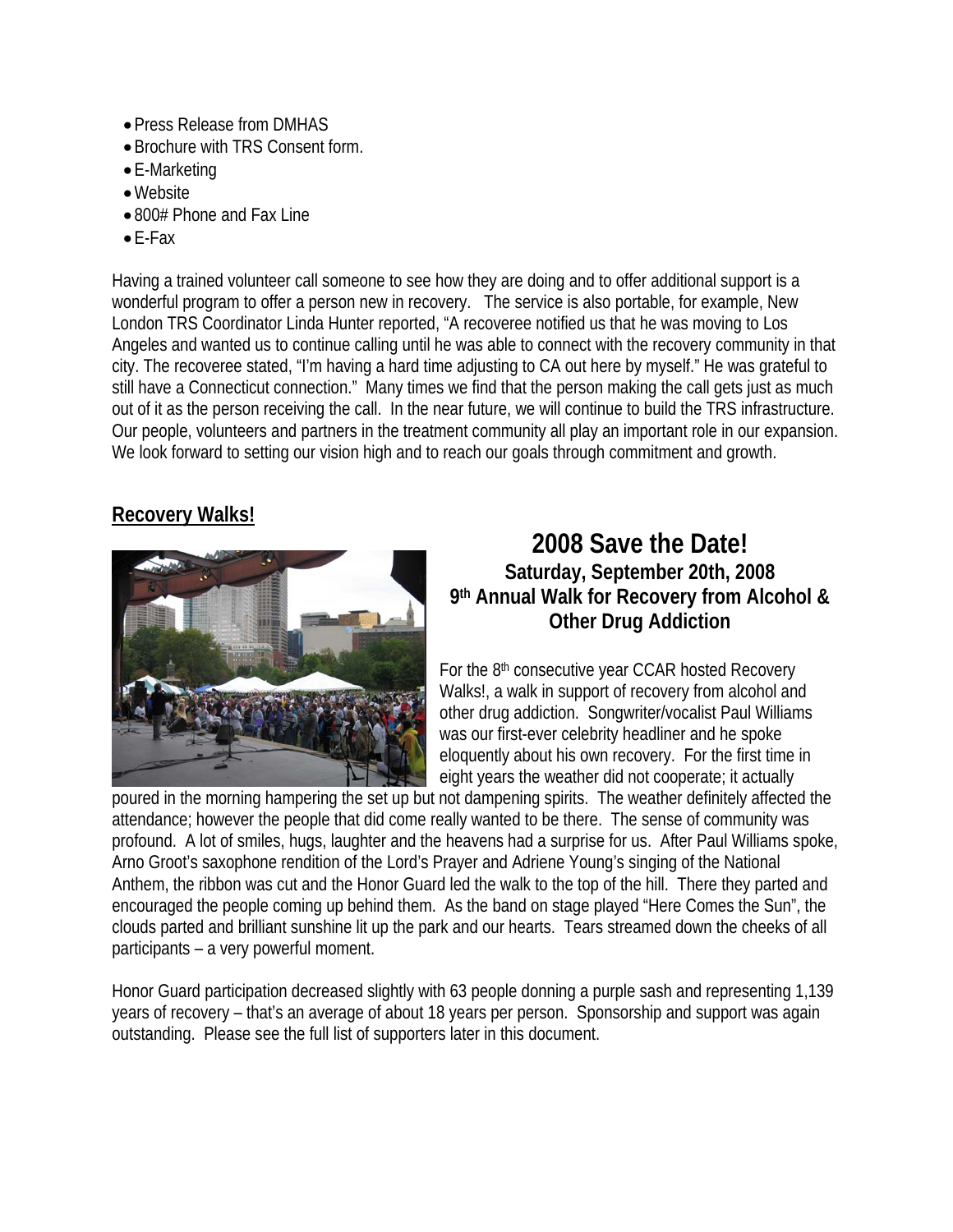#### **Legacy of Hope: Recovery Elders Video Project**



The mission of this project is to record for history, in a video documentary format, the lives and recovery stories of people in ultra long-term recovery. CCAR believes that our stories of recovery are our prize possessions. None are richer, more laden with history, more chock full of wisdom, than those of people with ultra-long term recovery. We're talking about people with 40 or more years. Sadly, when these people pass away, their stories are often reduced to memories. If we're lucky they may have spoken at a conference where their story was captured on an

audio cassette. CCAR created the Recovery Elders Video Project to preserve in a digital video format, the stories of our recovery elders for future generations so that they may leave behind a profound and powerful legacy, a "Legacy of Hope." Each 30-minute video consists of an interview with the elder, interviews with family members and friends, photos from the elder's life, supporting documents, B-roll footage of places of interest and more. The first 5 videos are made possible through a grant by the Connecticut Department of Mental Health and Addiction Services (DMHAS) and have been reproduced and are currently being distributed to every recovery house in Connecticut free of charge. The elder has also received 25 copies of their video to distribute as they see fit. CCAR will also send copies to archives, museums, treatment agencies and the general public at a nominal fee to help cover production costs.

An email from producer Jim Mattingly on October 30, 2006 illustrates the importance of this project. "PS - if you want to see first hand why the legacy project is a great idea, we've only to look at Mary from Virginia. Mary knew Bill W. and shared a great legacy with us on the value of recovery after her 50 year anniversary this year; the importance of going to meetings, etc. Her story is unique the world over. We were very lucky to have found her; it was pure coincidence... as we know, nothing, especially in recovery, is by chance. Mary passed away 3 days ago. With her story on tape, she will live and help others forever."

#### **Recovery Training Series**

Over the last year, CCAR's Recovery Training Series has continued to be an integral piece to our recovery support and is summarized in the chart below. 569 people (up from 514) attended training, an 11% increase from the previous year. Evaluations were consistently excellent. What follows are a few brief descriptions of some of the training offered.

*Pardons I & Pardons II Practicum:* Connecticut is in the process of transforming its pardon process. Pardons I provides an update on the new process, policies and protocols. Learn about the benefits of petitioning for pardon, the personal implications, the stigma and challenges and the next steps. Review the application and the critical elements of writing an effective "personal statement", completing and submitting a strong application. Note: A CCAR Member from New Haven received her pardon as a direct result from the CCAR Pardons Process training she attended in Hartford last year. Needless to say she was very excited, grateful and will continue working with CCAR to carry the message.

*Becoming A CCAR Ambassador:* Since 1997, CCAR has emerged as a well-respected, highly visible and vibrant grassroots organization that includes persons in recovery, their family members, friends and allies. Simply, we seek to "put a face on recovery". What does it mean to be a CCAR Ambassador? We will answer this and other questions as more and more volunteers want to reach out, give back and support the vision and goals of CCAR. Join us for a deeper understanding of the history, vision, mission, values and goals of this vibrant organization and an increased commitment to representing CCAR and its efforts.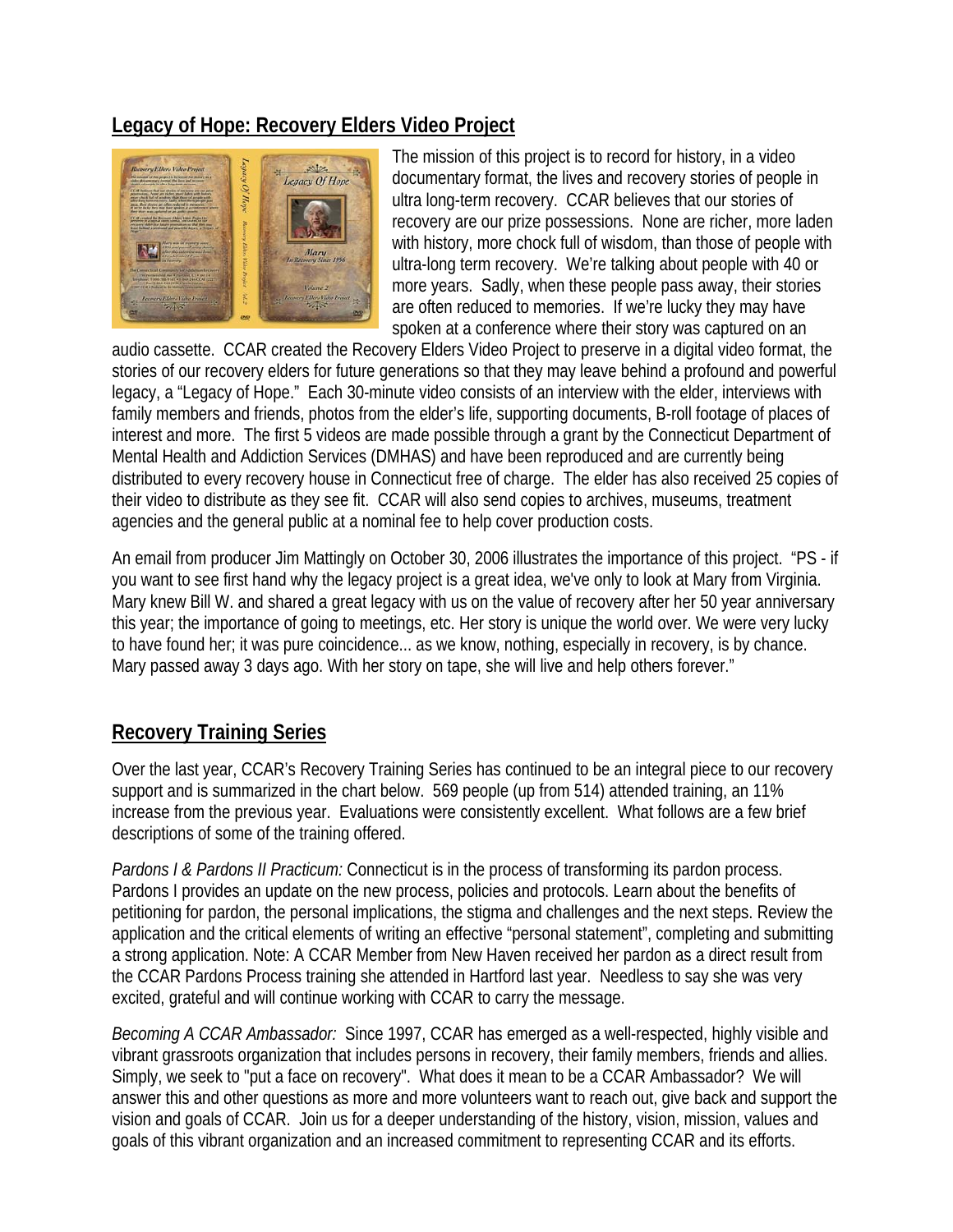*Understanding Addiction and Recovery:* CCAR envisions a world where the power, hope and healing of recovery from alcohol and other drug addiction is thoroughly understood and embraced. By looking at and understanding the disease of addiction, the hope and process of recovery is explored.

| Chart: Summary of CCAR Recovery Training Series October 2006 - September 2007 |  |  |
|-------------------------------------------------------------------------------|--|--|
|                                                                               |  |  |

| Date      | <b>Training</b>                                   | Location     | Attendees      | <b>Trainer</b>                       | <b>Trainer</b>      |
|-----------|---------------------------------------------------|--------------|----------------|--------------------------------------|---------------------|
| 10/02/06  | Pardons 1                                         | Windham      | 12             | Donna Aligata                        | Renee Anderson      |
| 10/04/06  | Legislative Training Part 2                       | Hartford     | $\overline{7}$ | Doreen DelBianco                     |                     |
| 10/05/06  | Telephone Recovery Support                        | Wethersfield | 5              | Normajean Cefarelli                  |                     |
| 10/16/06  | Pardons 1                                         | New London   | 12             | Kim Haugabook                        |                     |
| 10/19/06  | Old Timers Retreat                                | New London   | 20             | Jim Wuelfing                         |                     |
| 10/21/06  | <b>Understanding Addiction &amp; Recovery TOT</b> | New London   | 8              | Jim Wuelfing                         |                     |
| 10/25/06  | Pardons <sub>2</sub>                              | Wethersfield | 13             | Donna Aligata                        | Ken Aligata         |
| 10/26/06  | Telephone Recovery Support                        | Bridgeport   | 5              | Tom Broffman                         |                     |
| 11/04/06  | Booster TOT                                       | Wethersfield | 5              | Jim Wuelfing                         |                     |
| 11/08/06  | Old Timers Retreat                                | Windham      | 22             | Jim Wuelfing                         |                     |
| 11/21/06  | <b>Understanding Addiction &amp; Recovery</b>     | Bridgeport   | 18             | Michael Askew                        |                     |
| 12/04/06  | <b>Understanding Addiction &amp; Recovery</b>     | Windham      | 18             | Renee Anderson                       |                     |
| 12/11/06  | <b>Understanding Addiction &amp; Recovery</b>     | New London   | 18             | Kim Haugabook                        |                     |
| 12/12/06  | Racism of the Well-Intended                       | New London   | 55             | Jim Wuelfing                         |                     |
| 12/27/06  | <b>Understanding Addiction &amp; Recovery</b>     | Hartford     | 12             | Laurie Fresher                       | Joanne McCormick    |
| 01/16/07  | <b>CCAR 101</b>                                   | Bridgeport   | 9              | Michael Askew                        |                     |
| 01/22/07  | <b>Telephone Recovery Support</b>                 | Hartford     | 6              | Laurie Fresher                       | Normajean Cefarelli |
| 02/02/07  | Telephone Recovery Support                        | Hartford     | 4              | Laurie Fresher                       |                     |
| 02/05/07  | <b>CCAR 101</b>                                   | Willimantic  | 12             | Renee Anderson                       |                     |
| 02/06/07  | Money Management                                  | Bridgeport   | 5              | CT Association of Human Services     |                     |
| 02/28/07  | <b>CCAR 101</b>                                   | Hartford     | 7              | Laurie Fresher                       | Donna Aligata       |
| 03/01/07  | Pardons I                                         | Bridgeport   | 16             | Michael Askew                        | Donna Aligata       |
| 03/01/07  | Old Timers Retreat                                | Hartford     | 11             | Jim Wuelfing                         |                     |
| 03/12/07  | <b>CCAR 101</b>                                   | New London   | 10             | Kimberly Haugabook                   |                     |
| 03/13/07  | <b>Telephone Recovery Support</b>                 | Bridgeport   | 9              | Cheryle Pacapelli                    |                     |
| 03/20/07  | <b>Understanding Addiction &amp; Recovery</b>     | Bridgeport   | 14             | Michael Askew                        |                     |
| $03/24 -$ |                                                   |              |                |                                      |                     |
| 3/25      | <b>TOT Weekend</b>                                | Madison      | 18             | Jim Wuelfing                         | Donna Aligata       |
| 04/05/07  | Pardons <sub>2</sub>                              | Bridgeport   | 6              | <b>Michael Askew</b>                 |                     |
| 04/11/07  | <b>Housing Certification Training</b>             | Willimantic  | 1              | Cheryle Pacapelli                    |                     |
| 04/16/07  | <b>Housing Certification Training</b>             | Hartford     | 1              | Cheryle Pacapelli                    |                     |
| 04/19/07  | <b>Housing Certification Training</b>             | Bridgeport   | 1              | Cheryle Pacapelli                    |                     |
| 04/24/07  | <b>Telephone Recovery Support</b>                 | Hartford     | $\overline{2}$ | Laurie Fresher                       |                     |
| 04/25/07  | Pardons 1                                         | Hartford     | 10             | Laurie Fresher<br>Caroline Miclette, | Donna Aligata       |
| 05/07/07  | Pardons 1                                         | Willimantic  | 10             | Jen Warren                           | Keith Sawyer        |
| 05/14/07  | Pardons 1                                         | New London   | 14             | Kimberly Haugabook                   |                     |
| 05/23/07  | So, You Want to Open a Recovery House             | Hartford     | 18             | Cheryle Pacapelli                    | Terri O'Connell     |
| 05/30/07  | <b>CCAR 101</b>                                   | Hartford     | 8              | Laurie Fresher                       | Kevin Hauschulz     |
| 06/13/07  | <b>CCAR 101</b>                                   | Bridgeport   | 5              | Michael Askew                        |                     |
| 06/21/07  | <b>Understanding Addiction &amp; Recovery</b>     | Bridgeport   | 9              | Michael Askew                        |                     |
| 06/27/07  | <b>Understanding Addiction &amp; Recovery</b>     | Hartford     |                | Laurie Fresher                       | Kevin Hauschulz     |
| 06/27/07  | So, You Want to Open a Recovery House             | Bridgeport   | 5              | Cheryle Pacapelli                    | Terri O'Connell     |
| 07/06/07  | <b>Telephone Recovery Support</b>                 | Hartford     | 3              | Laurie Fresher                       |                     |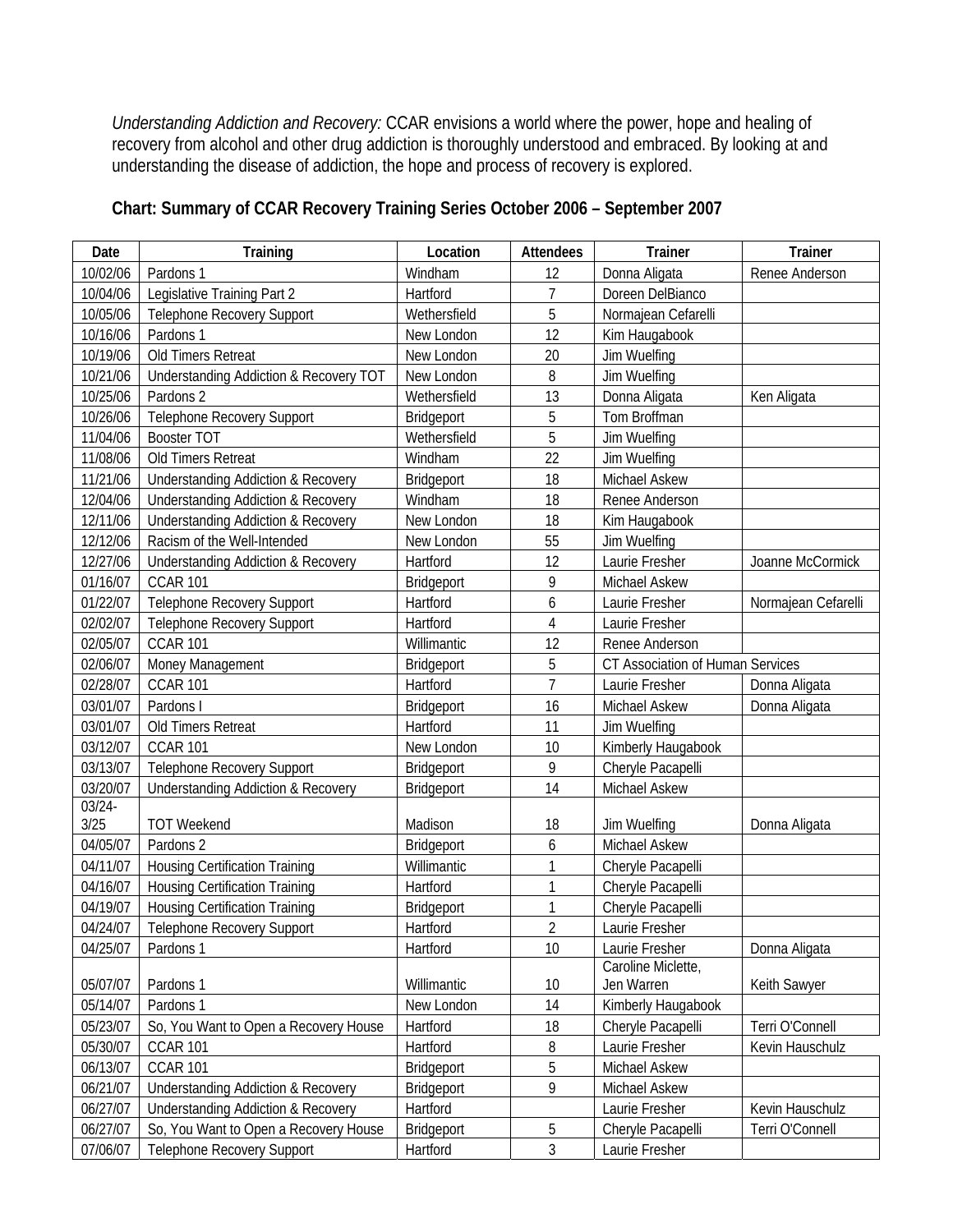| 07/09/07 | <b>Understanding Addiction &amp; Recovery</b> | New London | 14  | Kimberly Haugabook | James Smith        |
|----------|-----------------------------------------------|------------|-----|--------------------|--------------------|
| 07/18/07 | Telephone Recovery Support                    | Windham    | 14  | David Kapica       | Glenda Nieves      |
| 07/25/07 | <b>CCAR 101</b>                               | Hartford   | 10  | Laurie Fresher     | Pam Allen          |
| 08/07/07 | <b>CCAR 101</b>                               | New London |     | Kimberly Haugabook | Carol              |
| 08/30/07 | Telephone Recovery Support                    | New London | 4   | Diane Potvin       | Renee Anderson     |
| 09/06/07 | Telephone Recovery Support                    | Hartford   | 11  | Laurie Fresher     |                    |
| 09/10/07 | <b>CCAR 101</b>                               | New London | 10  | Kimberly Haugabook |                    |
| 09/10/07 | <b>Community Education 10-week Series</b>     | Windham    | 9   | Diane Potvin       | Renee Anderson     |
| 09/12/07 | Telephone Recovery Support                    | Windham    | 6   | Renee Anderson     | David Kapica       |
| 09/26/07 | <b>CCAR 101</b>                               | New London | 20  | Diane Potvin       | Renee Anderson     |
| 09/27/07 | So, You Want to Open a Recovery House         | Hartford   | 19  | Cheryle Pacapelli  | Terri O'Connell    |
| 09/27/07 | Telephone Recovery Support                    | New London | 8   | Linda Hunter       | Kimberly Haugabook |
|          | <b>Total</b>                                  |            | 569 |                    |                    |

#### **Prison Support Groups**

In Bridgeport, the Inner Circle met consistently at the local prison. CCAR has 6 peer leaders that rotate every Monday. Average attendance has increased to 8-10 inmates with leaders preparing to start a second Inner Circle in another part of the prison. Staying Clean, Employment, Relationships and Fear seem to be the most popular topics at this group. The Winner Circle met every 1st and 3rd Wednesday in the BRCC and has developed 4 core members and several others have attended but haven't stuck.

Diane in the WRCC and Kim in the NLRCC have joined forces to bring an All-Recovery meeting to the women's prison York Correctional Facility in Niantic. One evening, Diane brought a CCAR volunteer Glenda, a former inmate more than 10 years ago, to speak to the women. Glenda was overcome with gratitude.

#### **Recovery Coaching**

This Recovery Coaching piece is new to the report. Mainly because it is not a formalized program or process; yet there is movement in the field. For example, CCAR has been working with the Connecticut Certification Board to develop a curriculum that would train people in the science and art of serving as a Recovery Support Specialist. CCAR was also a founding member of the Connecticut Recovery Supports Collaborative) along with the CCB, PRCH (Yale Program of Recovery and Community Health) and FOR-U (Focus on Recovery United), RSS Conference, RSS Credential. "The vision of the CTRSC is that anyone with the desire to contribute to recovery, health and well-being can promote recovery support services, which includes people in recovery, family members, treatment providers and other important stakeholders from spiritual, religious and tribal communities. The CTRSC will provide training, resources and support for recovery support services and will offer a certification for Certified Recovery Supports Specialists." CCAR sees the Recovery Support Specialist curriculum as a "deluxe" version of our existing CCAR Volunteer training particularly appropriate for volunteers who spend a lot of time in the RCC and interact with people as they come in. CCAR has applied to the state Access To Recovery (ATR) program to provide this recovery guide service. We may end up calling the people that have completed this training Recovery Coaches or Recovery Guides, we're still not sure. We also see this curriculum open and available for anyone interested in learning more about recovery support services.

Currently, many instances of recovery coaching goes on in all our RCCs. Indeed, this is why the model works so well – recoverees supporting recoverees. Every two weeks the "field" staff at CCAR send the Executive Director reports on what has happened at each of the Recovery Community Centers. To give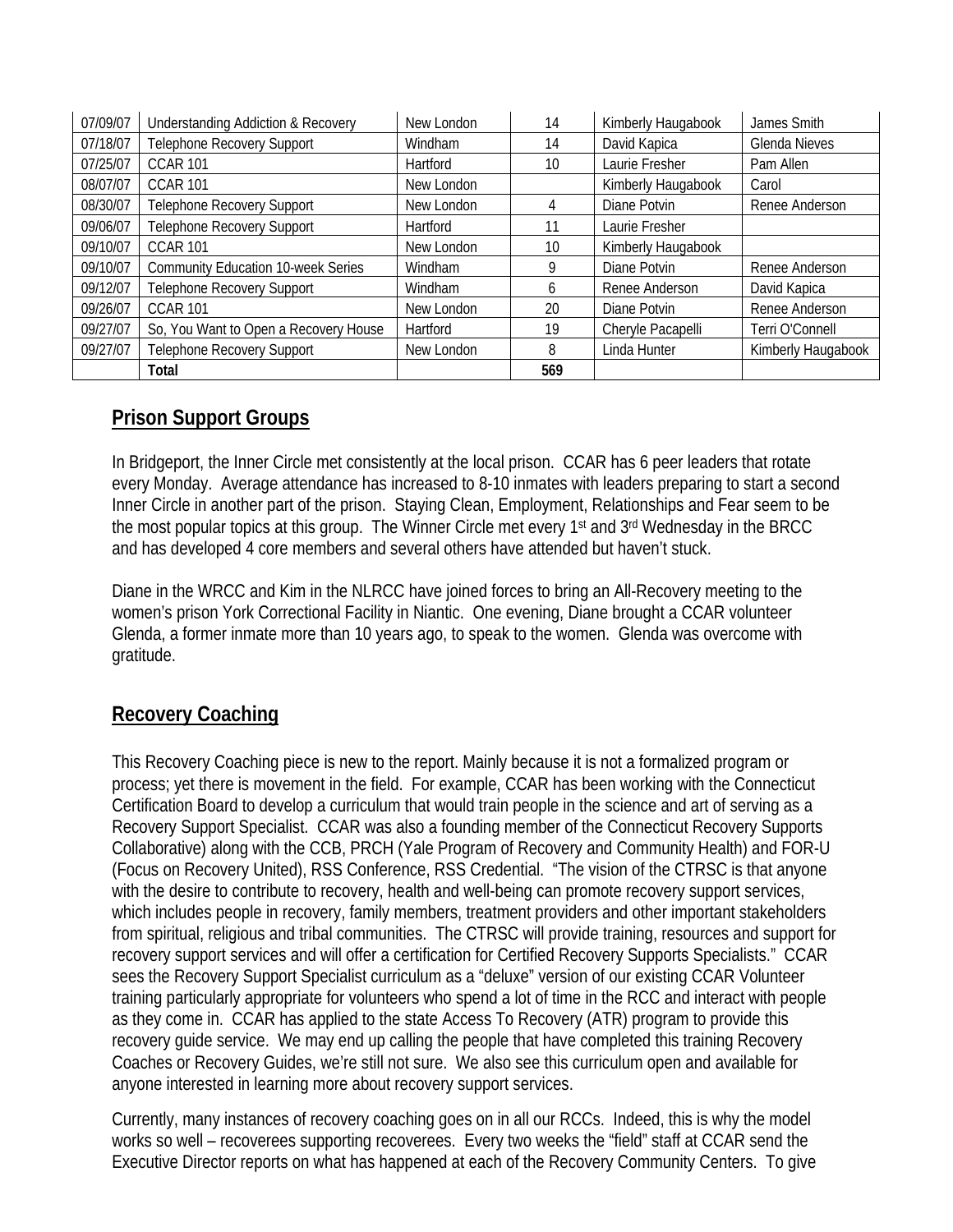you a taste of recovery coaching, we offer you the following. All are real scenarios from RCCs and are in addition to the examples already written about.

- Amie coming back from a relapse and then going to jail
- Bill fighting the urge to go back home
- Kim's partner relapsed
- Steve starting to loose his gusto for the program
- Kenny has relationship issues and brother in active addiction
- Jen had surgery and had fear plus fear of pain medication
- Chris came here drunk, offered treatment, he refused
- Jackie keeps relapsing and coming to All Recovery Meetings and does not consider herself in recovery
- Jodi has gotten her adult children back in her life
- Elaine is physically ill
- Bobby wanted his life back, he had relapsed, got him into treatment
- Cookie and Terence feel disconnected, want to get into the swing of going to meetings again
- Chuck had trouble in a sober house
- Glenda and Carlos planning Shezoa's shower
- Dave having trouble with another tenant in a sober house
- Curtis manages a sober house and wanted to vent regarding a tenant he was having trouble with
- Annette was having problems with a roommate
- Jen with network issues
- Carlos had job issues
- Terence's wife's mother died and felt inadequate to fix it for his wife
- Maryann with her disabilities
- Carlos with his new apartment
- Dale from the shelter with drinking issues
- Liz and relationship issues
- Terri with a proposed RFP for a program she wants to start.
- Jamie was released from prison a few days ago and remembers me from a presentation that I did at Bridgeport Correctional Center. He called me and came into the Center. I connected him to some resources; how to get his birth certificate and social security number. As we talked, he mentioned he was having difficulty sleeping. I found out that he was bi-polar and was released from prison without medication. I called Greater Bridgeport Mental Health Center where he was seen by a physician. He came back to the Center the next day and we got him a list of 12-Step meetings and worked on helping him obtain ID. He joined the Winners Circle and feels good about connecting to CCAR. "Thanks for coming to the prison. I might have never known about the Center if you didn't come there."
- Adrianna called me stating that she needs to get into treatment. She had been on a run for a few days and I asked her to come down to the Center. She did and I got her into treatment by speaking to the Unit Chief. She was so thankful. I had met the Unit Chief at the Mayors Luncheon during Recovery Month.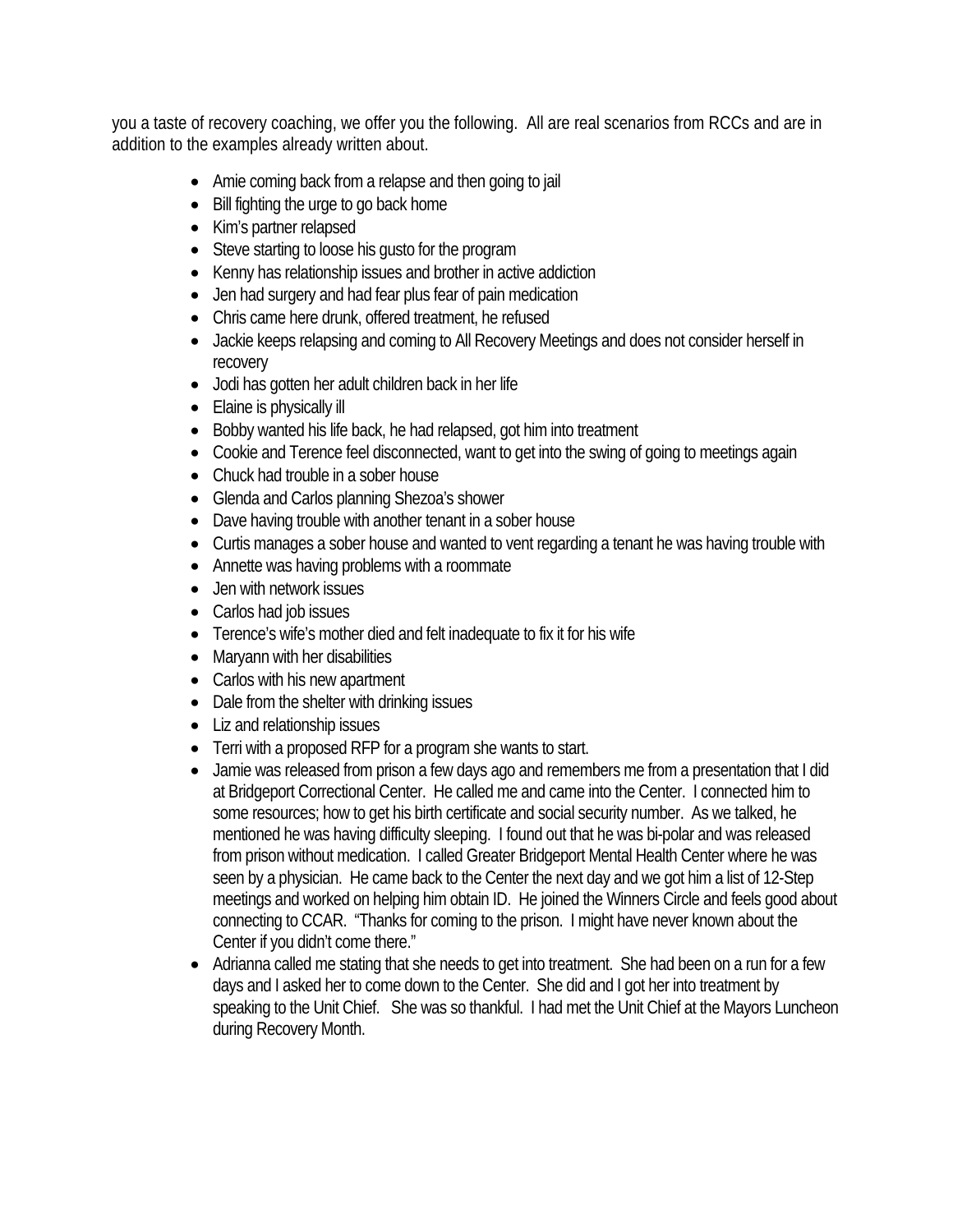#### **Sustainability**

- •CCAR was awarded a \$270,000 grant to provide Telephone Recovery Support to 2,500 recoverees annually.
- Prior to getting the grant award from DMHAS, CCAR received \$36,905 through Access To Recovery (ATR) for the provision of Telephone Recovery Support.
- •CCAR was successful in securing their first foundation funding from Hartford Foundation for Public Giving and their Technology Improvement program. We finished a technology strategic plan, contracted with Geeks for Good, installed a server and updated all our administrative computers. The amount of the award was \$32,100.
- •Recovery Walks! 2007 raised \$14,319.
- The Hartford Recovery Community Center capital campaign raised \$1,545. In a response to our Individual Giving Campaign for the Hartford Recovery Community Center, we had two legislators submit an application to some CHFA fund. They were successful to a point. In December CCAR received a check for \$50,000. When we inquired if there were any restrictions on the money, we were informed that it was for transitional housing, which we were not. We returned the check.
- •CCAR received another \$1,990 in unsolicited donations.
- •CCAR received \$2,400 for the Recovery Housing Project from churches working with Prison Fellowship.
- •CCAR entered into a lease agreement with Columbus House who are renting about half of our space on the third floor. They will be running a satellite branch of their Road to Recovery transportation program. This program has a mentor and a driver to transport a recoveree from one level of care to another. This generates \$500/month, \$6,000 annually.
- •We are now a United Way member organization eligible for funding, #5901.
- The CCAR Board and staff are looking at ways to turn the increasing demand on staff time for technical assistance to help blossoming Recovery Community Organizations (RCOs) nationwide into some type of sustainability for the organization. For example: Mr. Valentine spoke at a Missouri Recovery Network rally, then provided technical assistance and spoke at a FAVOR-South Carolina event, presented at the National Association of State Alcohol and Drug Abuse Directors (NASADAD) annual meeting and the New England School of Addiction Studies (NESAS). The Board at its June meeting talked about the moral obligation and privilege CCAR has in mentoring, offering suggestions to younger RCOs. A "consulting fee schedule" is now under development.
- The Legacy of Hope: Recovery Elders Video Project has been completed. This features five stories of people in long-term sustained recovery – up to 50 years. We produce the 5 DVD set in-house and are working out a price. Recently, at the Co-Occurring recovery conference we offered them at an introductory price of \$50 a set. They are posted on the front page of our website. We will now begin distributing them to all independently-owned, privately operated recovery houses in CT (for free) as we enlist houses into the new eCommerce recovery housing database.
- Each of the RCCs conducts small fundraising events. For example, the HRCC raised \$312 by having volunteers and members staff the concession stand at New Britain Rock Cats minor league baseball games. The WRCC sells coffee at Third Thursdays in Willimantic, the NLRCC holds a Comedy Night.
- •CCAR is involved with Weed & Seed in Willimantic. Previously we have received some financial support from this program. For example, telephone calling cards for recoverees to make long distance calls to friends and family.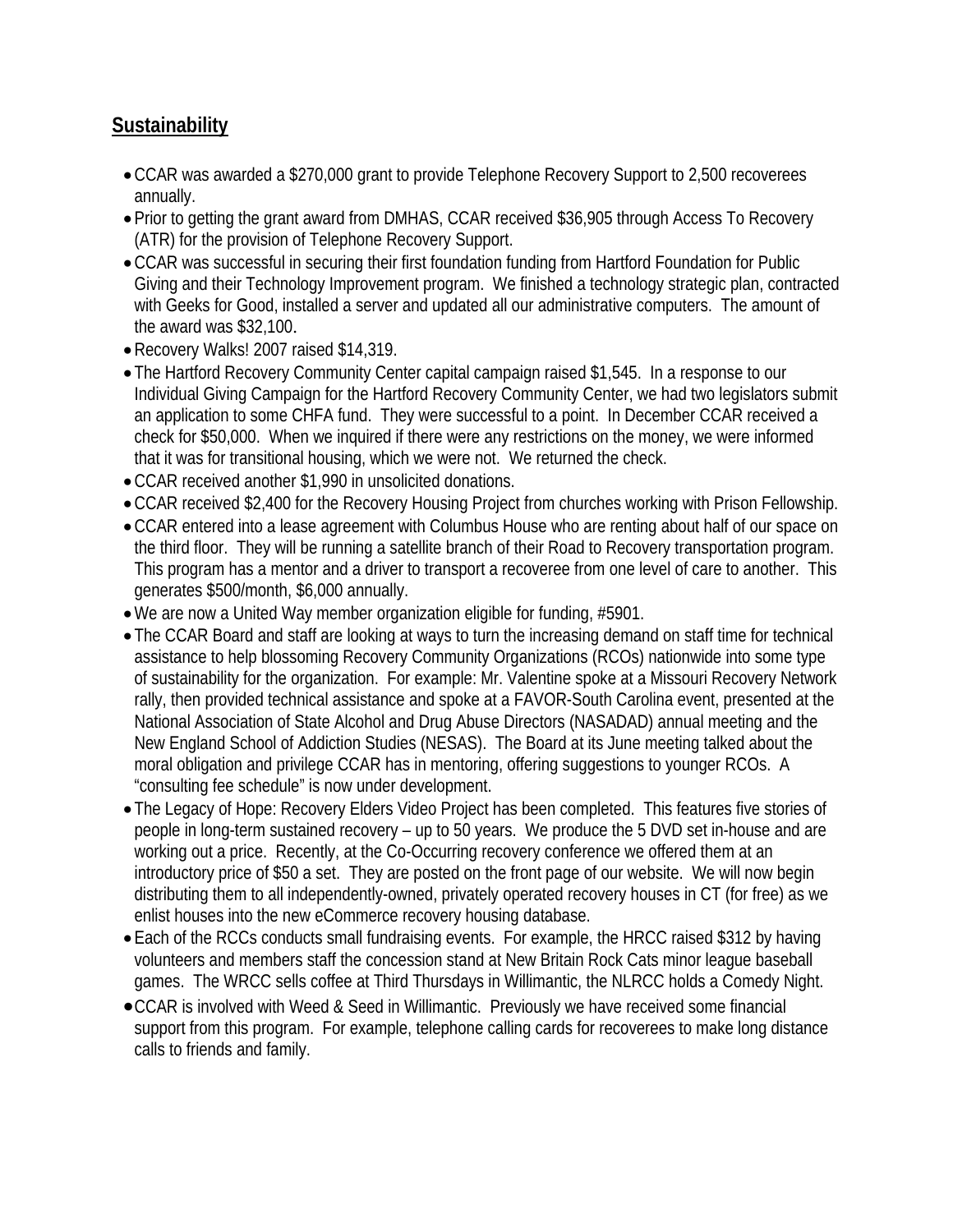#### **Thank You to Our Supporters**

#### **Recovery Walks! 2007** (\$32,172\*)

#### **Platinum Sponsors \$5000**

Department of Mental Health and Addiction Services Department of Children and Families Starbucks Coffee Company

#### **Gold Sponsors \$1000**

ACE TAXI 244-9999 Advanced Behavioral Health Cephalon Connecticut Behavioral Health Partnership Earthworks Landscape Design Ellington Volunteer Ambulance Service Havens of Hope, D's Place, Gloria House Mountainside Regional Network of Programs SAMHSA National Alcohol & Drug Addiction Recovery Month Stonington Institute

#### **Silver Sponsors \$500** ADRC

City of Hartford Commission on Alcohol & Drugs Connecticut Association of Addiction Professionals Connecticut Certification Board Connecticut Chapter of the American Society of Addiction Medicine Connecticut Property Lenders Connecticut Renaissance Foxwoods Frontline Screenprinting G. Norman Holland CPA Harbor Health Services Hometown Buffet **MCCA** NAADAC The Association for Addiction Professionals Nutmeg State Federal Credit Union Pith Products Rally for Recovery-Faces and Voices of Recovery Rushford Stepping Stone House **Tankworks** Wheeler Clinic Wilson Electric World Wrestling Entertainment

#### **Bronze Sponsors \$250**

Hogar Crea International of CT Inc. Hosmer Mountain Bottling Company Inc. Saint Francis Hospital/The Saint Francis Foundation The McCall Foundation, Inc. The Rosier Family The Wilson Company Realtors

#### **Copper Sponsors \$100**

Birmingham Group Health Services Carmon Community Funeral Homes City Steam Brewery Café Central Auto and Transport Community Prevention and Addiction Services -CPAS Marta Moret Natchaug Hospital Nathan Hale Inn & Conference Center New Alliance Bank Hilary & Tony Taschner TD Banknorth The Valentine Family

#### **Exhibitors**

Advanced Behavioral Health Become Part of the Solution CASAC Celebrate Recovery **Cephalon** Connecticut Behavioral Health Partnership Connecticut Association of Addiction Professionals Connecticut Property Lenders CPA/Project PREP Hartford Commission on Alcohol and Drugs FAVOR, Inc. Mountainside Recovery Ware SAAC – Substance Abuse Action Council United Way Wheeler Clinic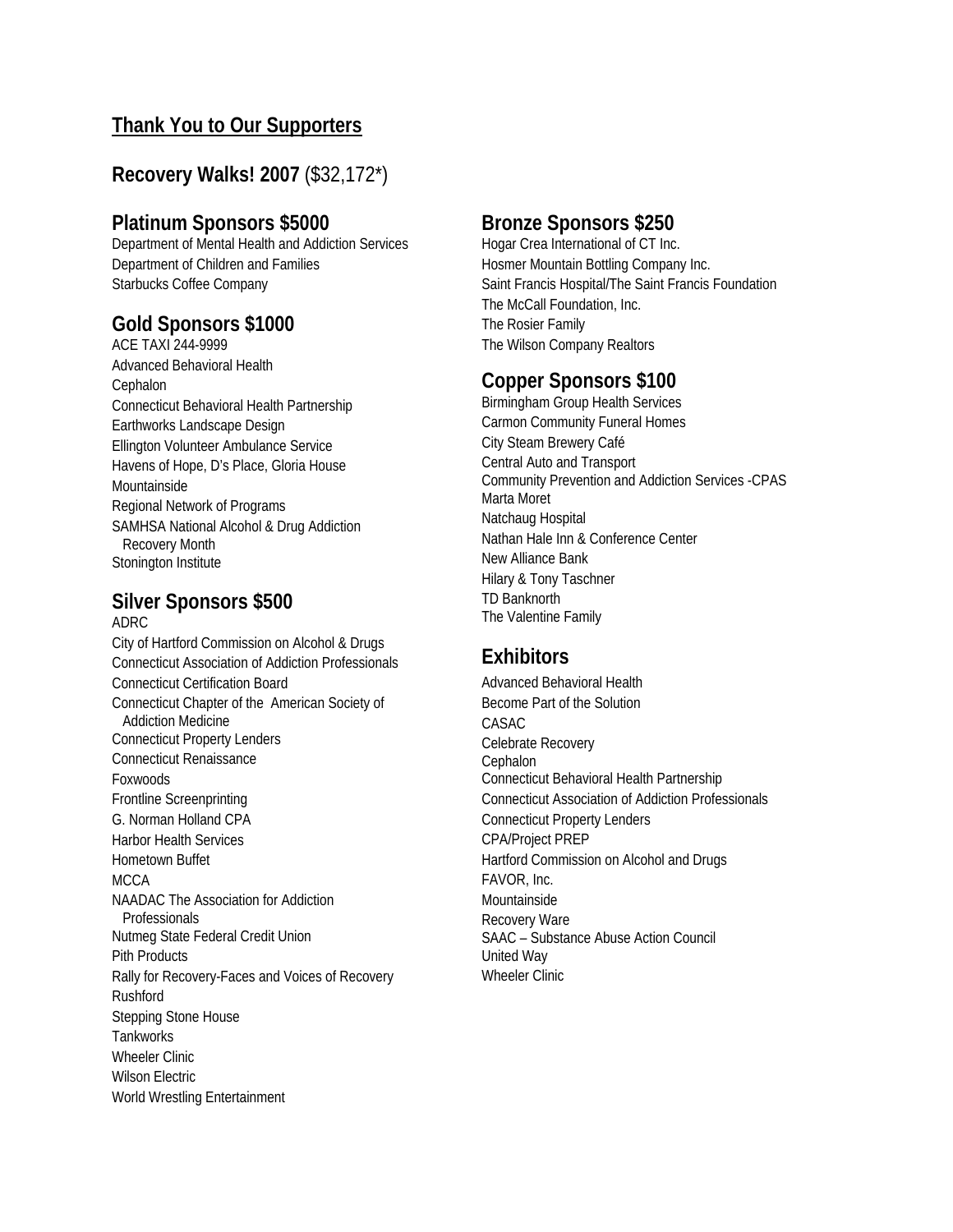#### **Hartford Capitol Campaign** (\$1,545)

Lois Davies Charles Jenney William Leary Shirley Mack Andrew May Margaret McLaren Stephen Merritt Nutmeg Federal Credit Union The Wilson Company of CT

#### **Recovery Housing (**\$2,400.00)

Cathedral of St. Joseph Enfield Community Church The First Church of Christ in Wethersfield St Bernard Roman Catholic Church St Peters Church Union Congregational Church of Christ

#### **CCAR Organizational Model**

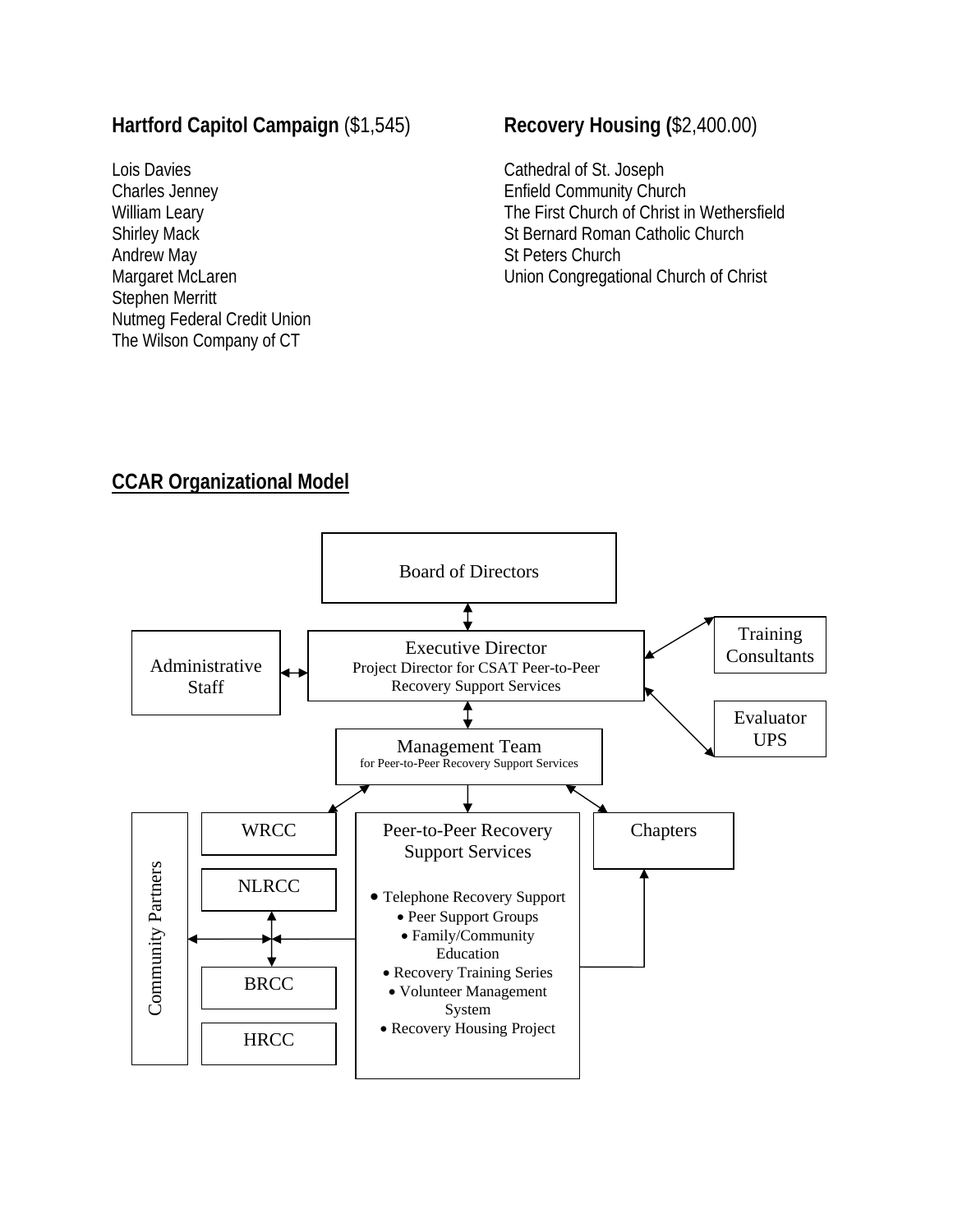## **CCAR Historical Time Line**

|      | A Brief History of CCAR                                                                                                                                                                   |
|------|-------------------------------------------------------------------------------------------------------------------------------------------------------------------------------------------|
| 1997 | • CCAR holds Connecticut's first Recovering Community Organization meeting                                                                                                                |
| 1998 | • Connecticut Community for Addiction Recovery officially named                                                                                                                           |
|      | • 5 founding members spoke at statewide CT Department of Mental Health and Addiction Services (DMHAS)                                                                                     |
|      | conference, publicly for the first time putting a face on recovery, resulting in initial funding from DMHAS                                                                               |
|      | • Mailing list topped 100                                                                                                                                                                 |
|      | • Awarded an original CSAT Recovery Community Support Program (RCSP) grant                                                                                                                |
|      | • Awarded funding from DMHAS                                                                                                                                                              |
| 1999 | • 60 members attended 1 <sup>st</sup> Legislative Day at State Capitol                                                                                                                    |
|      | • 1st Board of Directors meeting held                                                                                                                                                     |
|      | . 15 members spoke at CSAT Public Hearing in Hartford "Changing the Conversation, A National Plan to                                                                                      |
|      | Improve Substance Abuse Treatment"                                                                                                                                                        |
|      | • 140 attended CCAR Conference" In Celebration of Recovery!"                                                                                                                              |
|      | • 1st video "Putting a Face on Recovery" released                                                                                                                                         |
|      | • 5 people in recovery selected to serve on DMHAS State Advisory Board, 2 appointed by Governor                                                                                           |
| 2000 | • Recovery Support Services Concept Paper submitted to CSAT for conference grant<br>• Co-presented with Advocacy Unlimited, a mental health advocacy organization, on the "Recovery Basic |
|      | Premises and Recovery Core Values" (Note: these values ultimately served as the basis for the DMHAS                                                                                       |
|      | Recovery-Oriented System of Care)                                                                                                                                                         |
|      | • Hosted 2 <sup>nd</sup> Legislative Day, over 100 people attended                                                                                                                        |
|      | • Started "Legacies" support group for parents who had lost children to addiction                                                                                                         |
|      | • Hosted training - Racism of the Well-Intended, Slaying the Dragon                                                                                                                       |
|      | · 700 attended first annual Recovery Walks! at Bushnell Park in Hartford                                                                                                                  |
|      | • "Putting a Face on Recovery" video distributed to 700+                                                                                                                                  |
|      | • 1st edition of The Recovery Herald newsletter published and distributed to 6500+                                                                                                        |
|      | • 112 people attended 1 <sup>st</sup> Annual Meeting & Awards Dinner                                                                                                                      |
| 2001 | • 1st of 7 Chapters established giving CCAR local and regional presence                                                                                                                   |
|      | • 200+ people attended 3rd Legislative Day, 36 legislators sponsored the event with 3 talking about their own                                                                             |
|      | recovery                                                                                                                                                                                  |
|      | • Non-profit 501(c)3 status granted                                                                                                                                                       |
|      | · 10,000+ Recovery Posters distributed nationwide                                                                                                                                         |
|      | • Website www.ccar-recovery.org goes live                                                                                                                                                 |
|      | • "Putting a Face on Recovery" video updated; 2000+ distributed nationwide                                                                                                                |
|      | • Awarded CSAT Recovery Community Support Program (RCSP) Track II grant                                                                                                                   |
| 2002 | . 2000+ participated in 2 <sup>nd</sup> Recovery Walks! held 5 days after terrorist attack of 9/11                                                                                        |
|      | . 16 members testified at Informational Forum at the invitation by CT Legislature Judiciary Committee issues<br>relating to felony conviction and sustained recovery                      |
|      | . 200+ people attended CCAR's trauma/recovery forum "Recovery Speaks in the Shadow of 9/11" in New                                                                                        |
|      | London                                                                                                                                                                                    |
|      | • Membership topped 2000                                                                                                                                                                  |
|      | • 3000+ participated in 3rd annual Recovery Walks! in Hartford                                                                                                                            |
| 2003 | • 200+ attended 2 <sup>nd</sup> trauma/recovery forum in Bridgeport                                                                                                                       |
|      | • Code of Ethics established                                                                                                                                                              |
|      | • Shifted successfully from Recovery Community Support Program to Recovery Community Services Program                                                                                     |
|      | • 1st of 42 trainings in the "Recovery Training Series" delivered                                                                                                                         |
|      | . New video "Healing Power of Recover" completed                                                                                                                                          |
|      | • 3000+ participated in 4 <sup>th</sup> annual Recovery Walks! in Hartford                                                                                                                |
|      | • Staff invited to "Innovator's Meeting: Strategic Planning for Peer Recovery Support Services" SAMHSA/CSAT                                                                               |
|      | Access to Recovery (ATR) Program                                                                                                                                                          |
|      | . First audit for year ending June 30, 2003 completed and earned a non-qualified opinion                                                                                                  |
| 2004 | • CCAR involved in development of state ATR proposal                                                                                                                                      |
|      | • 200+ people attended Grand Opening of Windham Recovery Community Center                                                                                                                 |
|      | • First Family Support Group met in Windham Recovery Community Center                                                                                                                     |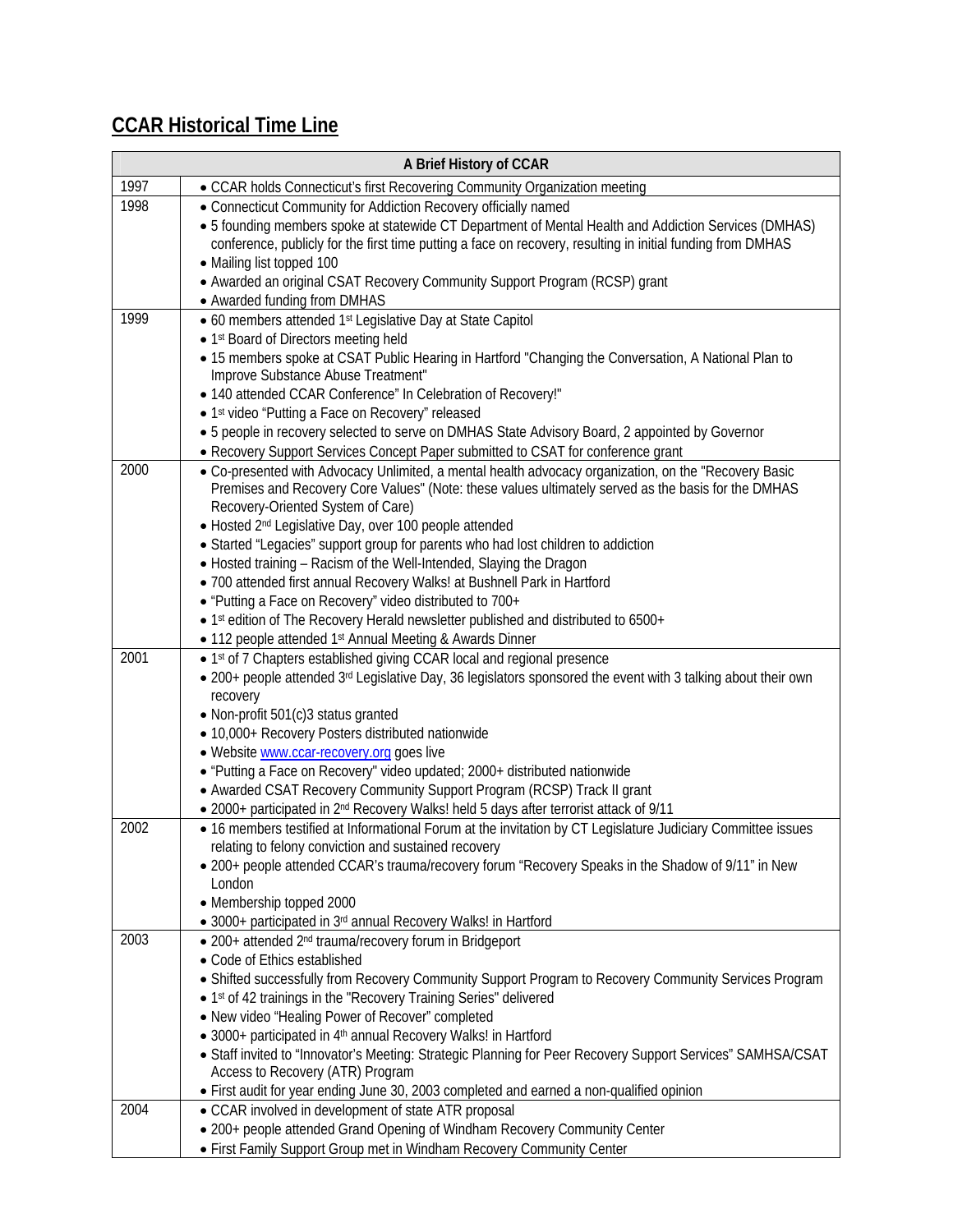| A Brief History of CCAR |                                                                                                                                                                                                                                                                                                                                     |  |  |  |
|-------------------------|-------------------------------------------------------------------------------------------------------------------------------------------------------------------------------------------------------------------------------------------------------------------------------------------------------------------------------------|--|--|--|
|                         | • Transition of leadership to new Executive Director<br>· Executive Director Co-chairs state team with DMHAS Commissioner at National Policy Academy on Co-<br>Occurring Mental Health and Substance Abuse Disorders                                                                                                                |  |  |  |
|                         | • Formal Volunteer Management System implemented<br>• Awarded CSAT Recovery Community Services Program (RCSP) Track III grant                                                                                                                                                                                                       |  |  |  |
|                         | • 3000+ participated in 5 <sup>th</sup> annual Recovery Walks! in Hartford                                                                                                                                                                                                                                                          |  |  |  |
| 2005                    | • New London Recovery Community Center opened                                                                                                                                                                                                                                                                                       |  |  |  |
|                         | . Recovery Housing Project developed state-of the-art internet database to include 100 independently owned,<br>privately operated recovery houses covering 1069 beds<br>• Recovery Housing Coalition of Connecticut (RHCC) established<br>• RHCC established standards for independently owned, privately operated recovery housing |  |  |  |
|                         | • Recovery Housing Project training "So You Want to Open a Recovery House" generated 7 new recovery<br>houses totaling 70 new recovery beds<br>• Prison Support Groups established in Enfield and Bridgeport                                                                                                                        |  |  |  |
|                         | • Comprehensive Volunteer Management System implemented                                                                                                                                                                                                                                                                             |  |  |  |
|                         | • An article on Recovery Walks! appeared on the cover of the inaugural edition of Rising Recovery in Action,<br>Faces and Voices of Recovery (FAVOR)'s national magazine<br>• Recovery Walks! model replicated in several other states                                                                                              |  |  |  |
|                         | • Recovery Walks! drew 2000+, Honor Guard established for first time                                                                                                                                                                                                                                                                |  |  |  |
|                         | • Executive Director served on CSAT Summit Planning Committee                                                                                                                                                                                                                                                                       |  |  |  |
|                         | • Established Recovery Capital Tool and Recovery Friendly Tool for evaluation purposes                                                                                                                                                                                                                                              |  |  |  |
|                         | • Hosts recognition dinner in honor of CCAR founder, Bob Savage                                                                                                                                                                                                                                                                     |  |  |  |
|                         | • The WRCC attracted 10,000 visitors                                                                                                                                                                                                                                                                                                |  |  |  |
|                         | • More than 350 individuals attended Recovery Training Series                                                                                                                                                                                                                                                                       |  |  |  |
|                         | • CCAR represented at historic Faces and Voices of Recovery summit in Washington, DC<br>• Executive Director presented at CSAT Summit                                                                                                                                                                                               |  |  |  |
|                         | • Begin series of Oldtimer (20+ years of recovery) Retreats and Focus Groups                                                                                                                                                                                                                                                        |  |  |  |
|                         | • The 50th 'Hooked on Recovery' article penned                                                                                                                                                                                                                                                                                      |  |  |  |
| 2006                    | • Core Elements of a Recovery Community Center written                                                                                                                                                                                                                                                                              |  |  |  |
|                         | • Volunteer Coordinator hired                                                                                                                                                                                                                                                                                                       |  |  |  |
|                         | • Telephone Recovery Support became CCAR's first "fee-for-service"                                                                                                                                                                                                                                                                  |  |  |  |
|                         | • Article published on Telephone Recovery Support in Addiction Professional magazine                                                                                                                                                                                                                                                |  |  |  |
|                         | . New London Recovery Community Center held successful comedy night/pasta dinner event                                                                                                                                                                                                                                              |  |  |  |
|                         | • Recovery Community Center Manager Diane Potvin received the Dr. Edward Brown Humanitarian Award for                                                                                                                                                                                                                               |  |  |  |
|                         | her work in support of recovery in Willimantic.<br>• Executive Director traveled to AZ to serve as consultant to a sister Recovery Community Organization                                                                                                                                                                           |  |  |  |
|                         | • Hosts 1st Annual Volunteer Recognition dinner with comedian Mark Lundholm, 144 registered CCAR<br>volunteers invited, Keith Sawyer earns Presidential Award with over 1200 hours<br>• Legacy of Hope: Recovery Elders Video Project launched                                                                                      |  |  |  |
|                         | • CCAR staff ran workshops, served on panels and introduced speakers in statewide DMHAS Recovery<br>Conference: Vision to Outcomes                                                                                                                                                                                                  |  |  |  |
|                         | • Bridgeport Recovery Community Center opened (#3)<br>• Purchased a 3-story Victorian on 198 Wethersfield Avenue in Hartford to house the Hartford Recovery<br>Community Center and the administrative offices<br>• Individual Giving campaign launched                                                                             |  |  |  |
|                         | • Recovery Walks! held for the 7 <sup>th</sup> consecutive year, a lead event for Rally for Recovery, banner for 46 other<br>events held nationally on same day                                                                                                                                                                     |  |  |  |
|                         | • Executive Director Phillip Valentine received America Honors Recovery award from The Johnson Institute at<br>the National Press Club, Washington DC                                                                                                                                                                               |  |  |  |
|                         | • Executive Director presented on CCAR, recovery support services and promotes the RCSP at congressional<br>briefing in Washington, DC<br>• WRCC attracted more than 15,000 visitors                                                                                                                                                |  |  |  |
|                         | • Hartford Recovery Community Center opened (#4)                                                                                                                                                                                                                                                                                    |  |  |  |
|                         | • Technology grant received from Hartford Foundation for Public Giving                                                                                                                                                                                                                                                              |  |  |  |
| 2007                    | • Hosted HBO "Addiction" premier at St. Francis Hospital Chawla Auditorium for 125 persons                                                                                                                                                                                                                                          |  |  |  |